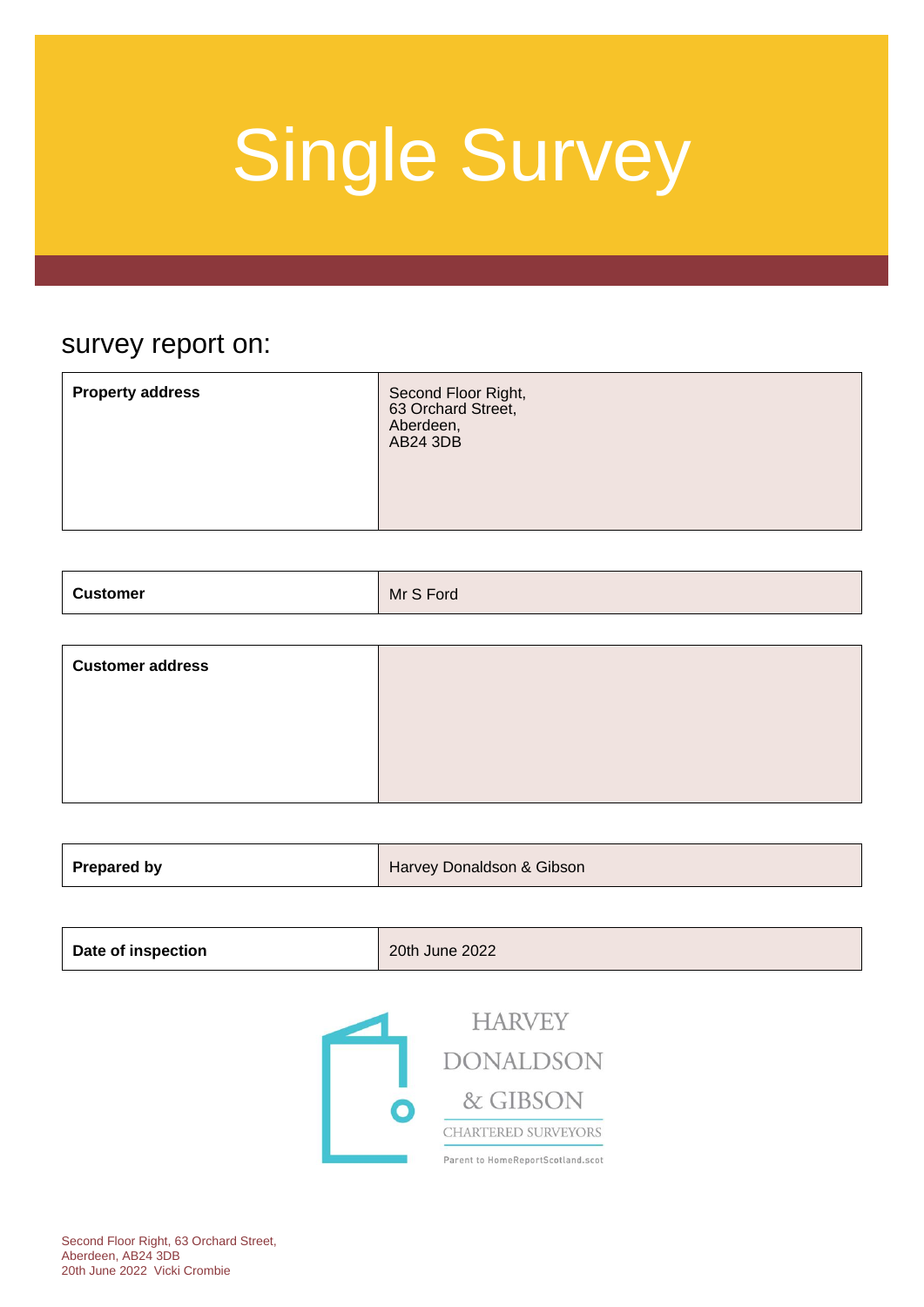### **PART 1 - GENERAL**

### **1.1 THE SURVEYORS**

The Seller has engaged the Surveyors to provide the Single Survey Report and a generic Mortgage Valuation Report for Lending Purposes. The Seller has also engaged the Surveyors to provide an Energy Report in the format prescribed by the accredited Energy Company.

The Surveyors are authorised to provide a transcript or retype of the generic Mortgage Valuation Report on to Lender specific pro-forma. Transcript reports are commonly requested by Brokers and Lenders. The transcript report will be in the format required by the Lender but will contain the same information, inspection date and valuation figure as the generic Mortgage Valuation Report and the Single Survey. The Surveyors will decline any transcript request which requires the provision of information additional to the information in the Report and the generic Mortgage Valuation Report until the Seller has conditionally accepted an offer to purchase made in writing.

Once the Seller has conditionally accepted an offer to purchase made in writing, the Purchaser's lender or conveyancer may request that the Surveyors provide general comment on standard appropriate supplementary documentation. In the event of a significant amount of documentation being provided to the Surveyors, an additional fee may be incurred by the Purchaser. Any additional fee will be agreed in writing.

If information is provided to the Surveyors during the conveyancing process which materially affects the valuation stated in the Report and generic Mortgage Valuation Report, the Surveyors reserve the right to reconsider the valuation. Where the Surveyors require to amend the valuation in consequence of such information, they will issue an amended Report and generic Mortgage Valuation Report to the Seller. It is the responsibility of the Seller to ensure that the amended Report and generic Mortgage Valuation Report are transmitted to every prospective Purchaser.

The individual Surveyor will be a member of the Royal Institution of Chartered Surveyors who is competent to survey, value and report upon Residential Property<sup>1</sup>.

If the Surveyors have had a previous business relationship within the past two years with the Seller or Seller's Agent or relative to the property, they will be obliged to indicate this by ticking the adjacent box.

The Surveyors have a written complaints handling procedure. This is available from the offices of the Surveyors at the address stated.

### **1.2 THE REPORT**

The Surveyors will not provide an amended Report on the Property, except to correct factual inaccuracies.

The Report will identify the nature and source of information relied upon in its preparation.

The Surveyor shall provide a Market Value of the Property, unless the condition of the Property is such that it would be inappropriate to do so. A final decision on whether a loan will be granted rests with the Lender who may impose retentions in line with their lending criteria. The date of condition and value of the property will be the date of inspection.

Prior to 1 December 2008, Purchasers have normally obtained their own report from their chosen Surveyor. By contrast, a Single Survey is instructed by the Seller and made available to all potential Purchasers in expectation that the successful Purchaser will have relied upon it. The Royal Institution of Chartered Surveyors rules require disclosure of any potential conflict of interest when acting for the Seller and the Purchaser in the same transaction. The Single Survey may give rise to a conflict of interest and if this is of concern to any party they are advised to seek their own independent advice.

The Report and any expressions or assessments in it are not intended as advice to the Seller or Purchaser or any other person in relation to an asking price or any other sales or marketing decisions.

1 Which shall be in accordance with the current RICS Valuation Standards (The Red Book) and RICS Codes of Conduct.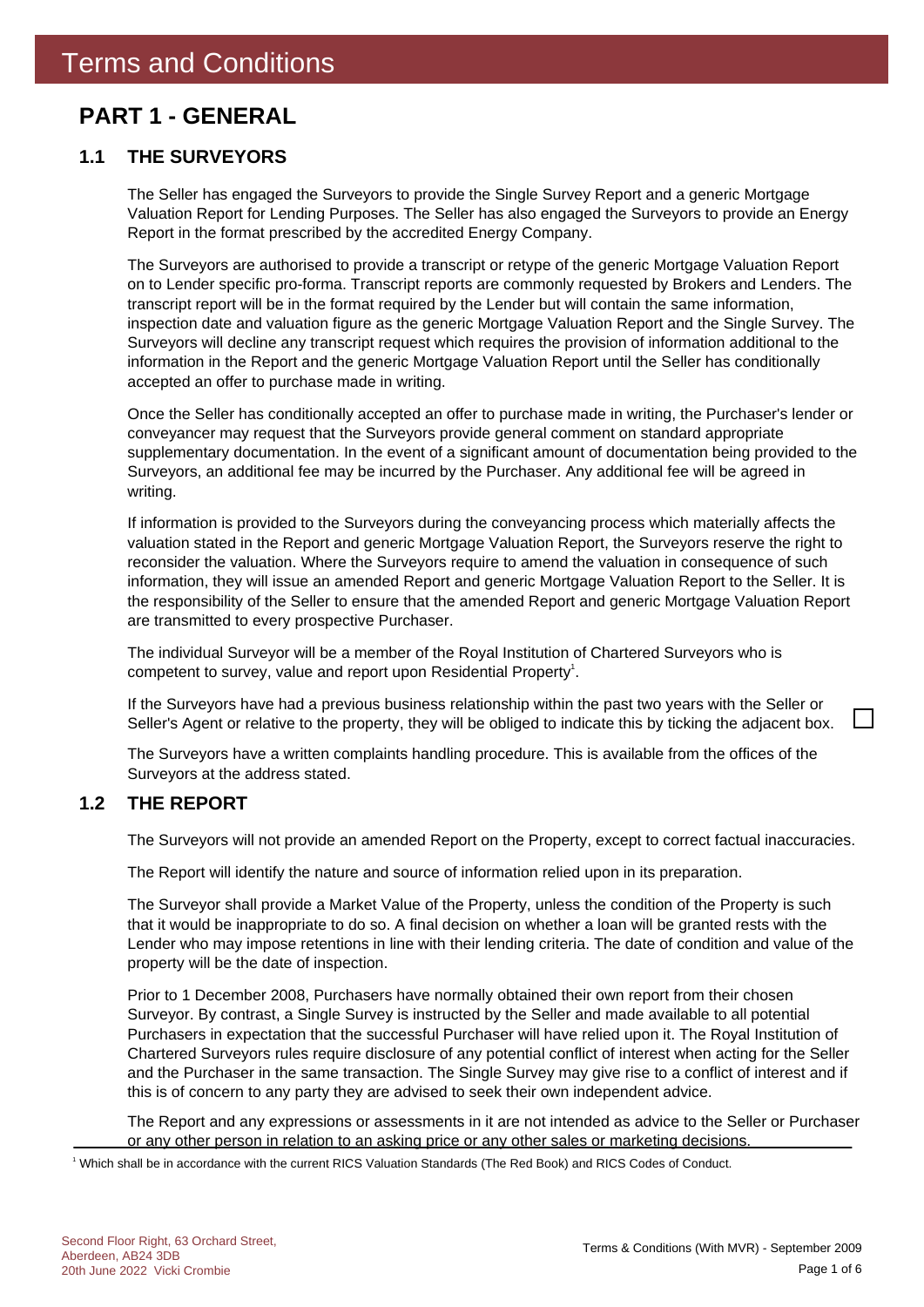The Report is based solely on the Property and is not to be relied upon in any manner whatsoever when considering the valuation or condition of any other property.

If certain minor matters are mentioned in the Report it should not be assumed that the Property is free of other minor defects.

Neither the whole nor any part of the Report may be published in any way, reproduced or distributed by any party other than the Seller, prospective purchasers and the Purchaser and their respective professional advisers without the prior written consent of the Surveyors.

### **1.3 LIABILITY**

The Report is prepared with the skill and care reasonably to be expected of a competent residential surveyor who is a member of the Royal Institution of Chartered Surveyors.

The Report is addressed to the Seller and was prepared in the expectation that it (or a complete copy) along with these Terms and Conditions (or a complete copy) would (or, as the case might be, would have been) be disclosed and delivered to:

- the Seller;
- any person(s) noting an interest in purchasing the Property from the Seller;
- any person(s) who make(s) (or on whose behalf is made) an offer to purchase the Property, whether or not that offer is accepted by the Seller;
- the Purchaser; and
- $\bullet$  the professional advisers of any of these.

The Surveyors acknowledge that their duty of skill and care in relation to the Report is owed to the Seller and to the Purchaser. The Surveyors accept no responsibility or liability whatsoever in relation to the Report to persons other than the Seller and the Purchaser. The Seller and Purchaser should be aware that if a Lender seeks to rely on this Report they do so at their own risk. In particular, the Surveyors accept no responsibility or liability whatsoever to any Lender in relation to the Report. Any such Lender relies upon the Report entirely at their own risk.

### **1.4 GENERIC MORTGAGE VALUATION REPORT**

The Surveyors undertake to the Seller that they will prepare a generic Mortgage Valuation Report, which will be issued along with the Single Survey. It is the responsibility of the Seller to ensure that the generic Mortgage Valuation Report is provided to every potential Purchaser.

### **1.5 TRANSCRIPT MORTGAGE VALUATION FOR LENDING PURPOSES**

The Surveyors undertake that on being asked to do so by a prospective purchaser, or his/her professional advisor or Lender, they will prepare a Transcript Mortgage Valuation Report for Lending Purposes on terms and conditions to be agreed between the Surveyors and Lender and solely for the use of the Lender and upon which the Lender may rely. The decision as to whether finance will be provided is entirely a matter for the Lender. The Transcript Mortgage Valuation Report will be prepared from information contained in the Report and the generic Mortgage Valuation Report.<sup>2</sup>

### **1.6 INTELLECTUAL PROPERTY**

All intellectual property rights whatsoever (including copyright) in and to the Report, excluding the headings and rubrics, are the exclusive property of the Surveyors and shall remain their exclusive property unless

 $^2$  Which shall be in accordance with the current RICS Valuation Standards (The Red Book) and RICS Rules of Conduct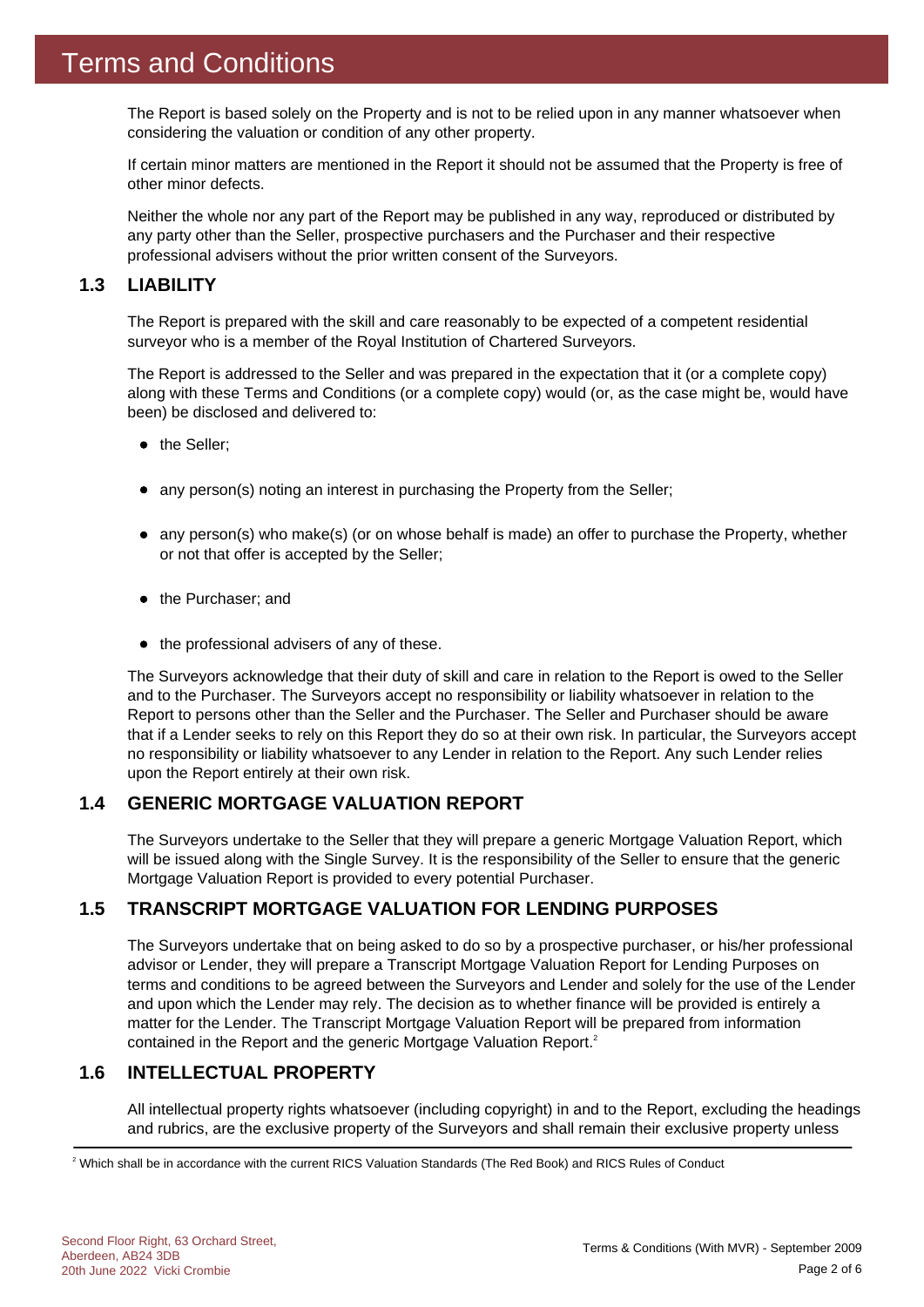they assign the same to any other party in writing.

### **1.7 PAYMENT**

The Surveyors are entitled to refrain from delivering the Report to anyone until the fee and other charges for it notified to the Seller have been paid. Additional fees will be charged for subsequent inspections and Reports.

### **1.8 CANCELLATION**

The Seller will be entitled to cancel the inspection by notifying the Surveyor's office at any time before the day of the inspection.

The Surveyor will be entitled not to proceed with the inspection (and will so report promptly to the Seller) if after arriving at the property, the Surveyor concludes that it is of a type of construction of which the Surveyor has insufficient specialist knowledge to be able to provide the inspection satisfactorily. The Surveyor will also be entitled not to proceed if after arriving at the property, the surveyor concludes that the property is exempt under Part 3 of The Housing (Scotland) Act 2006 as detailed in the (Prescribed Documents) Regulations 2008. If there is a potential threat to their health or personal safety, the inspection may be postponed or cancelled, at the Surveyor's discretion.

In the case of cancellation or the inspection not proceeding, the Surveyor will refund any fees paid by the Seller for the inspection and Report, except for expenses reasonably incurred and any fee due in light of the final paragraph of this section.

In the case of cancellation by the Seller, for whatever reason, after the inspection has taken place but before a written report is issued, the Surveyor will be entitled to raise an invoice equivalent to 80% of the agreed fee.

### **1.9 PRECEDENCE**

If there is any incompatibility between these Terms and Conditions and the Report, these Terms and Conditions take precedence.

### **1.1 DEFINITIONS**

- the "Lender" is the party who has provided or intends or proposes to provide financial assistance to the Purchaser towards the purchase of the Property and in whose favour a standard security will be granted over the Property;
- the "Transcript Mortgage Valuation Report for Lending Purposes" means a separate report, prepared by the Surveyor, prepared from information in the Report and the generic Mortgage Valuation Report, but in a style and format required by the Lender. The Transcript Mortgage Valuation Report for Lending Purposes will be prepared with the skill and care reasonably to be expected from a surveyor who is a member of the Royal Institution of Chartered Surveyors and who is competent to survey, value and report on the Property;
- the "Generic Mortgage Valuation Report" means a separate report, prepared by the Surveyor from information in the Report but in the Surveyor's own format;
- the "Market Value" *is the estimated amount for which a property should exchange on the date of valuation between a willing buyer and a willing seller in an arm's-length transaction after proper marketing wherein the parties had each acted knowledgeably, prudently and without compulsion;*
- the "Property" is the property which forms the subject of the Report;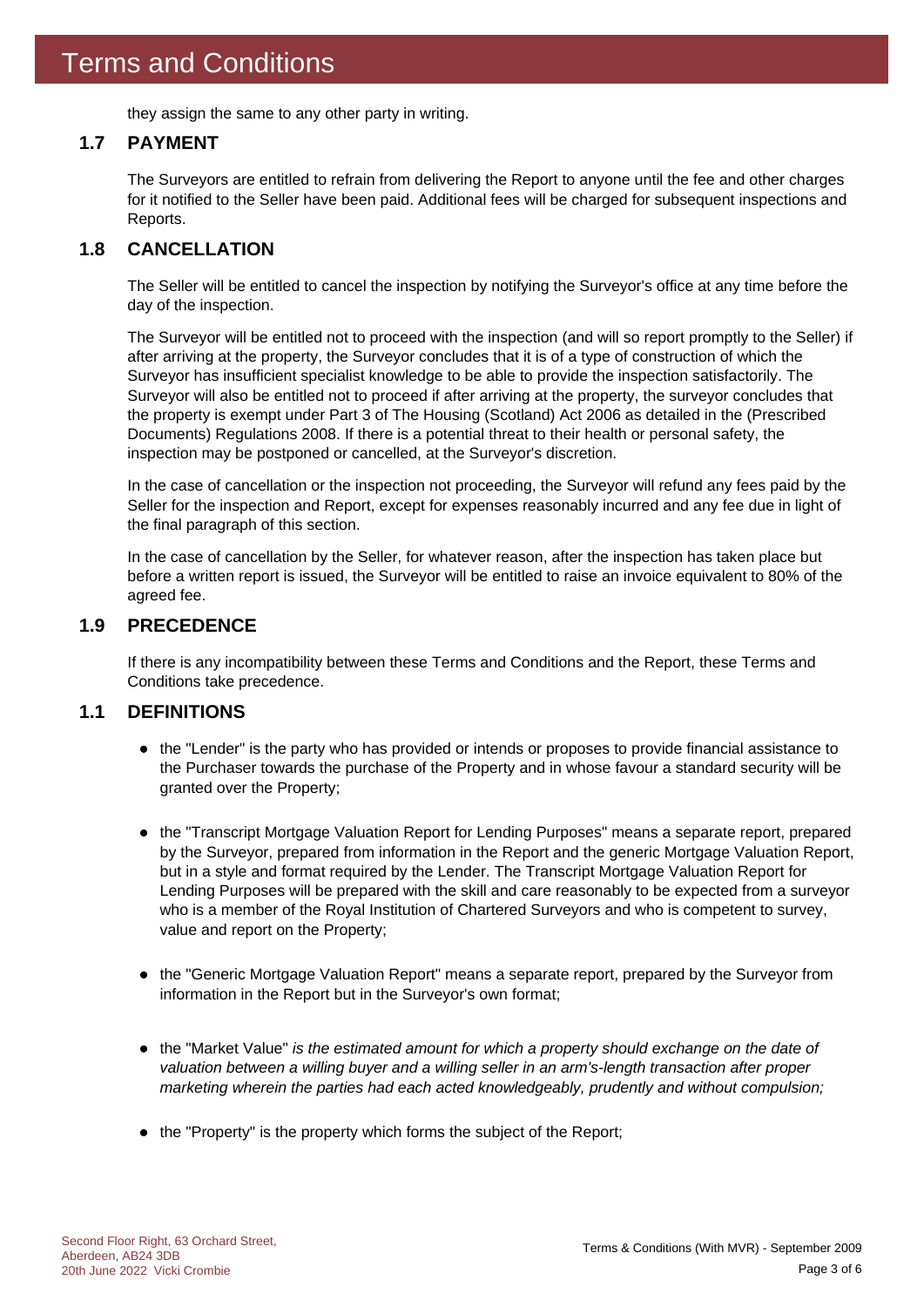- the "Purchaser" is the person (or persons) who enters into a contract to buy the Property from the Seller;
- a "prospective Purchaser" is anyone considering buying the Property;
- the "Report" is the report, of the kind described in Part 2 of these Terms and Conditions and in the form set out in part 1 of Schedule 1 of the Housing (Scotland) Act 2006 (Prescribed Documents) Regulations 2008;
- the "Seller" is/are the proprietor(s) of the Property;
- the "Surveyor" is the author of the Report on the Property; and
- the "Surveyors" are the firm or company of which the Surveyor is an employee, director, member or partner (unless the Surveyor is not an employee, director, member or partner, when the "Surveyors" means the Surveyor) whose details are set out at the head of the Report.
- the "Energy Report" is the advice given by the accredited Energy Company, based on information collected by the Surveyor during the Inspection, and also includes an Energy Performance Certificate, in a Government approved format.

### **PART 2 - DESCRIPTION OF THE REPORT**

### **2.1 THE SERVICE**

The Single Survey is a Report by an independent Surveyor, prepared in an objective way regarding the condition and value of the Property on the day of the inspection, and who is a member of the Royal Institution of Chartered Surveyors. It includes an Energy Report as required by Statute and this is in the format of the accredited Energy Company. In addition, the Surveyor has agreed to supply a generic Mortgage Valuation Report.

### **2.2 THE INSPECTION**

The Inspection is a general surface examination of those parts of the Property which are accessible: in other words, *visible and readily available for examination from ground and floor levels, without risk of causing damage to the Property or injury to the Surveyor.*

All references to visual inspection refer to an inspection from within the property at floor level and from ground level within the site and adjoining public areas, without the need to move any obstructions. Any references to left or right are taken facing the front of the property.

The Inspection is carried out with the Seller's permission, without causing damage to the building or contents. Furniture, stored items and insulation are not moved.

Unless identified in the report the Surveyor will assume that no harmful or hazardous materials have been used in the construction. The presence or possible consequences of any site contamination will not be researched.

The Surveyor will not carry out an asbestos inspection, and will not be acting as an asbestos inspector in completing a Single Survey of properties that may fall within the Control of Asbestos in the Workplace Regulations. In the case of flats it will be assumed that there is a duty holder, as defined in the Regulations and that a Register of Asbestos and effective Management Plan is in place, which does not require any expenditure, or pose a significant risk to health. No enquiry of the duty holder will be made.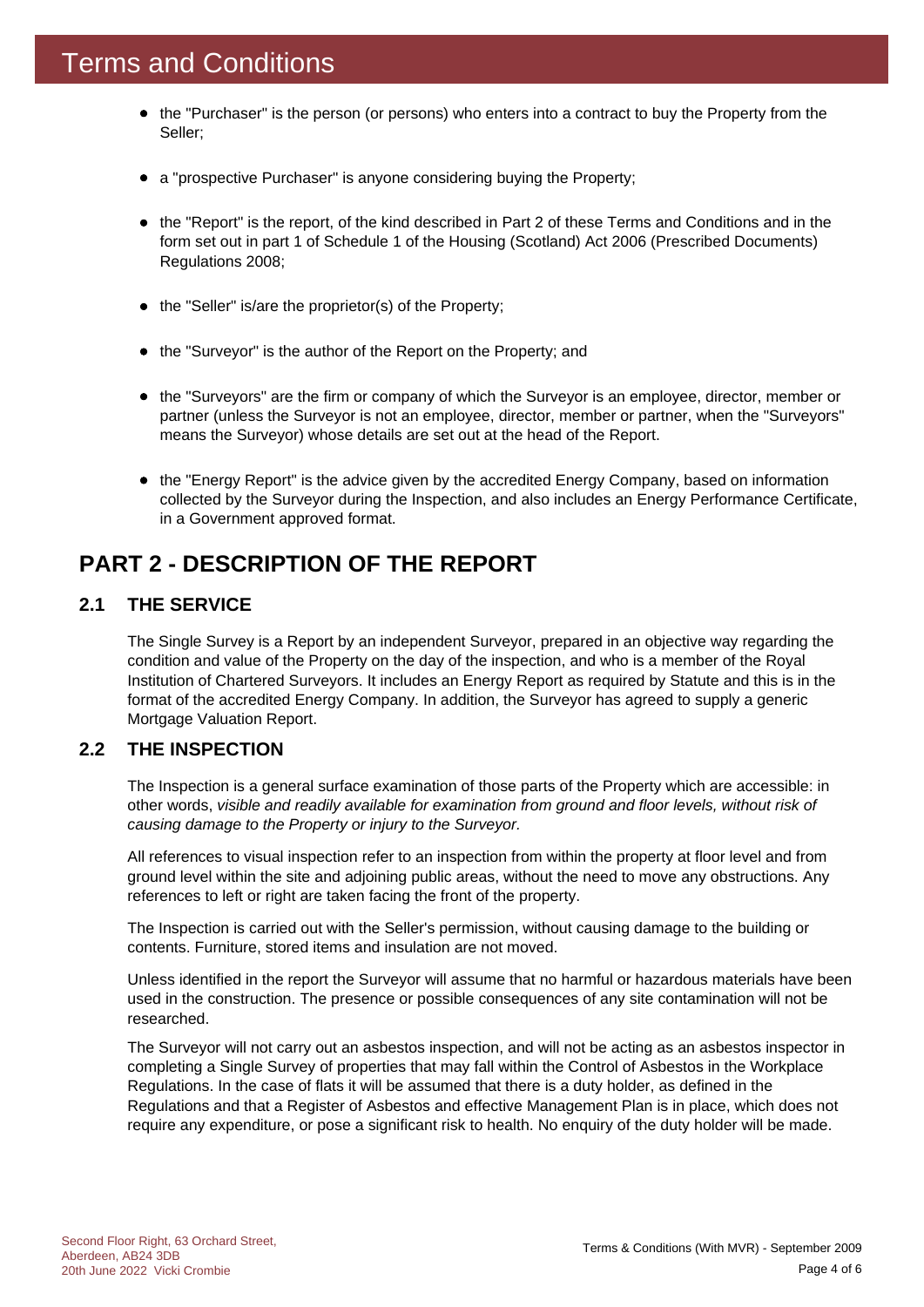### **2.3 THE REPORT**

The Report will be prepared by the Surveyor who carried out the property inspection and will describe various aspects of the property as defined by the headings of the Single Survey report with the comments being general and unbiased. The report on the location, style and condition of the property, will be concise and will be restricted to matters that could have a material effect upon value and will omit items that, in the Surveyor's opinion, are not significant. If certain minor matters are mentioned, it should not be interpreted that the property is free of any other minor defects.

Throughout the Report, the following repair categories will be used to give an overall opinion of the state of repair and condition of the property.

- 1 Category 3: Urgent repairs or replacement are needed now. Failure to deal with them may cause problems to other parts of the property or cause a safety hazard. Estimates for repairs or replacement are needed now.
- 2 Category 2: Repairs or replacement requiring future attention, but estimates are still advised.
- 3 Category 1: No immediate action or repair is needed.

**WARNING:** If left unattended, even for a relatively short period, Category 2 repairs can rapidly develop into more serious Category 3 repairs. The existence of Category 2 or Category 3 repairs may have an adverse effect on marketability, value and the sale price ultimately achieved for the property. This is particularly true during slow market conditions when the effect can be considerable.

Parts of the property, which cannot be seen or accessed, will not be reported upon and this will be stated. If the Surveyor suspects that a defect may exist within an unexposed area and which could have a material effect upon the value, he may recommend further investigation by specialist contractors.

### **2.4 SERVICES**

Surveyors are not equipped or qualified to test the services and therefore no comment can be interpreted as implying that the design, installation and function of the services are in accordance/compliance with regulations, safety and efficiency expectations. However, comment is made where there is cause to suspect significant defects or shortcomings with the installations. No tests are made of any services or appliances.

### **2.5 ACCESSIBILITY**

A section is included to help identify the basic information interested parties need to know to decide whether to view a property.

### **2.6 ENERGY REPORT**

A section is included that makes provision for an Energy Report, relative to the property. The Surveyor will collect physical data from the property and provide such data in a format required by an accredited Energy Company. The Surveyor cannot of course accept liability for any advice given by the Energy Company.

### **2.7 VALUATION AND CONVEYANCER ISSUES**

The last section of the Report contains matters considered relevant to the Conveyancer (Solicitor). It also contains the Surveyor's opinion both of the market value of the property and of the re-instatement cost, as defined below.

"Market Value" *The estimated amount for which a property should exchange on the date of valuation between a willing buyer and a willing seller in an arm's-length transaction after proper marketing wherein*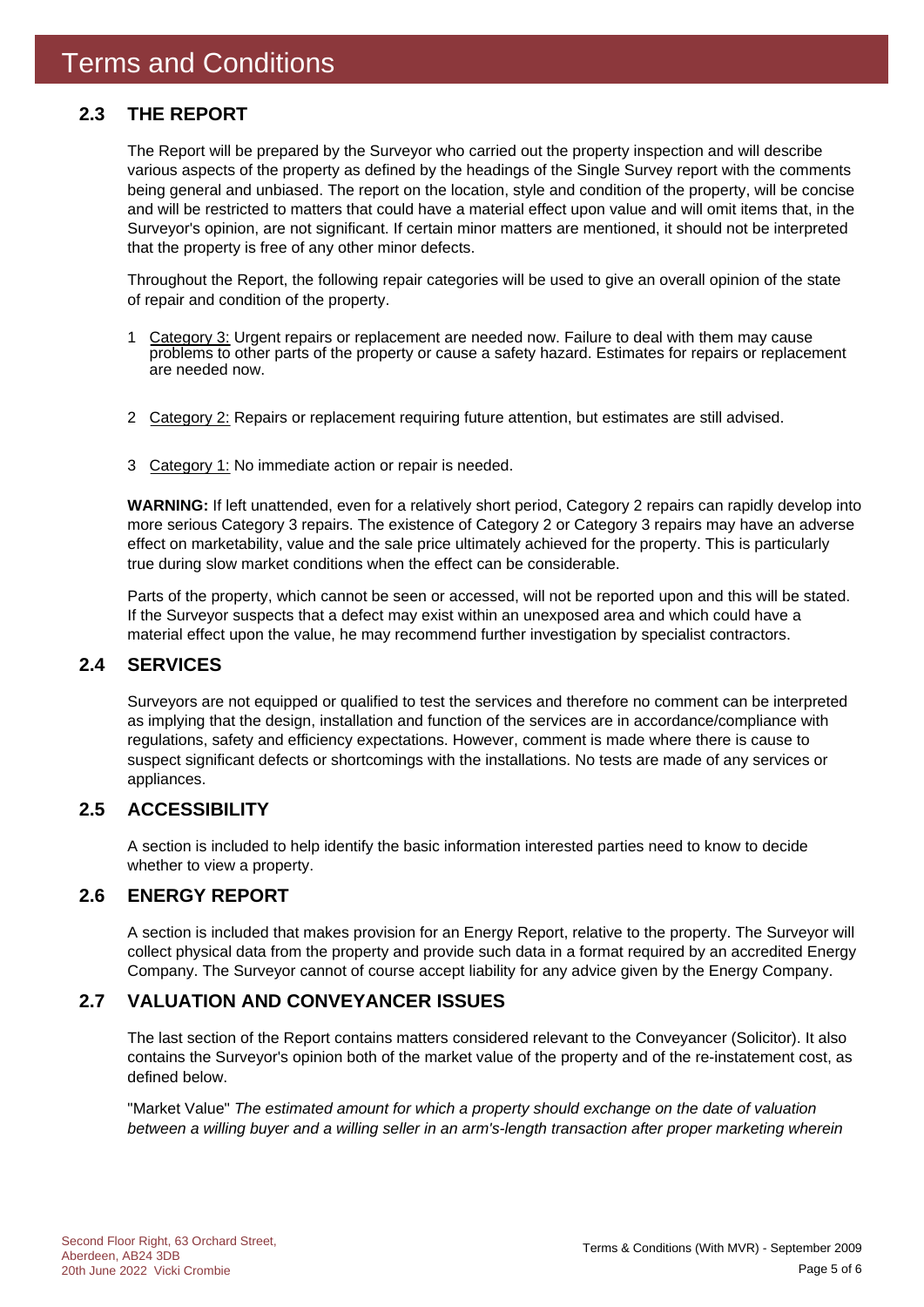### Terms and Conditions

*the parties had each acted knowledgeably, prudently and without compulsion.* In arriving at the opinion of the Market Value the Surveyor also makes various standard assumptions covering, for example, vacant possession; tenure and other legal considerations; contamination and hazardous materials; the condition of un-inspected parts; the right to use mains services; and the exclusion of curtains, carpets etc. from the valuation. In the case of flats, the following further assumptions are made that:

- There are rights of access and exit over all communal roadways, corridors, stairways etc. and to use communal grounds, parking areas, and other facilities;
- There are no particularly troublesome or unusual legal restrictions;
- There is no current dispute between the occupiers of the flats or any outstanding claims or losses; and the costs of repairs to the building are shared among the co-proprietors on an equitable basis.

Any additional assumption, or any found not to apply, is reported.

"Re-instatement cost" *is an estimate for insurance purposes of the current cost of rebuilding the Property in its present form* unless otherwise stated. This includes the cost of rebuilding the garage and permanent outbuildings, site clearance and professional fees, but excludes VAT (except on the fees).

Sellers or prospective Purchasers may consider it prudent to instruct a reinspection and revaluation after a period of 12 weeks (or sooner if appropriate) to reflect changing circumstances in the market and/or in the physical condition of the Property.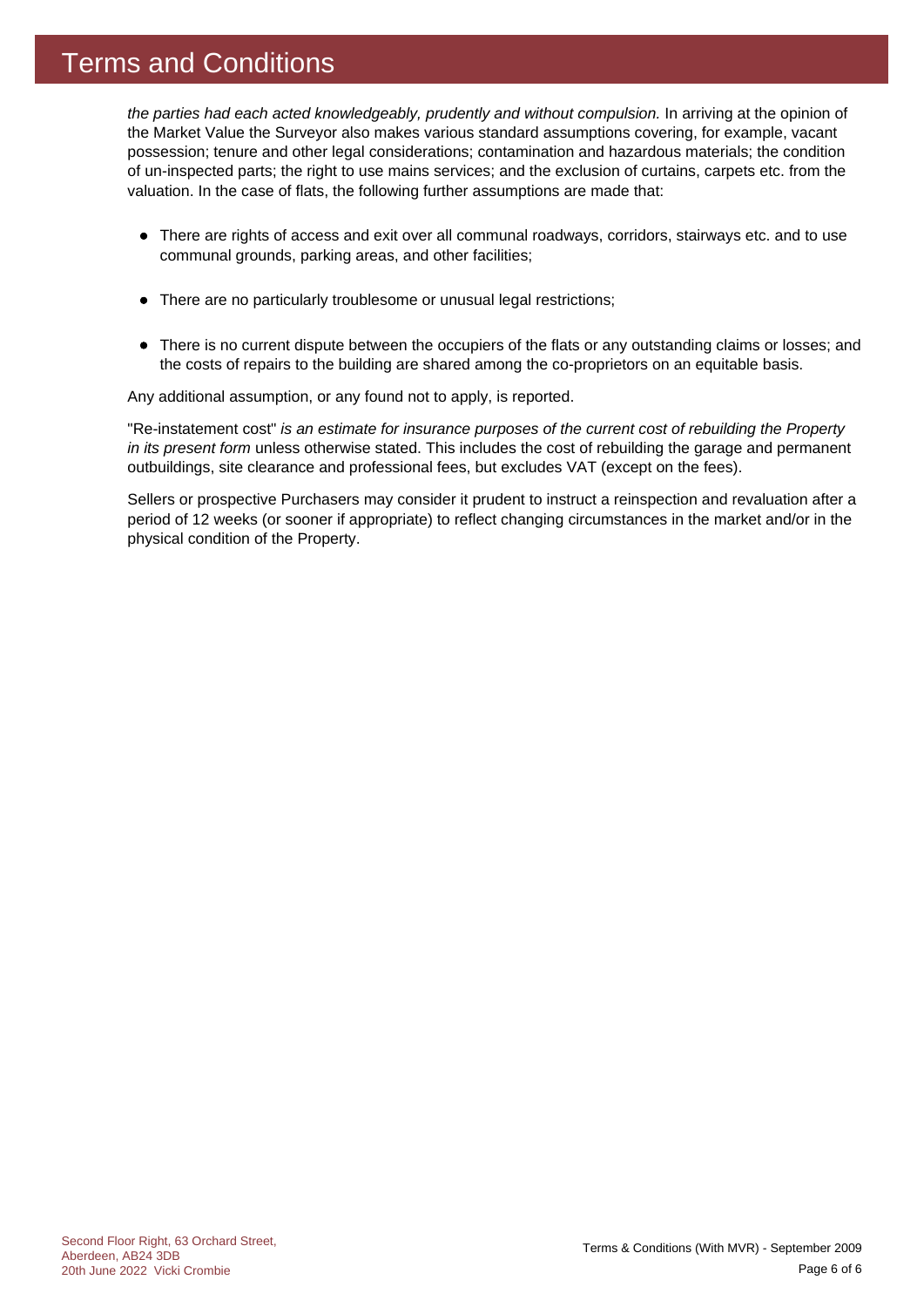### **1. Information and scope of inspection**

This section tells you about the type, accommodation, neighbourhood, age and construction of the property. It also tells you about the extent of the inspection and highlights anything that the surveyor could not inspect.

All references to visual inspection refer to an inspection from within the property without moving any obstructions and externally from ground level within the site and adjoining public areas. Any references to left or right in a description of the exterior of the property refer to the view of someone standing facing that part of the property from the outside.

The inspection is carried out without causing damage to the building or its contents and without endangering the occupiers or the surveyor. Heavy furniture, stored items and insulation are not moved. Unless identified in the report the surveyor will assume that no harmful or hazardous materials or techniques have been used in the construction. The presence or possible consequences of any site contamination will not be researched.

Services such as TV/cable connection, internet connection, swimming pools and other leisure facilities etc. will not be inspected or reported on.

| <b>Description</b>   | The subject is a purpose built flat.                  |
|----------------------|-------------------------------------------------------|
| <b>Accommodation</b> | Second Floor: Lounge/Kitchen, Bathroom, Two Bedrooms. |

| Gross internal floor area (m <sup>2</sup> ) | 44 |
|---------------------------------------------|----|
|                                             |    |

| <b>Neighbourhood and location</b> | The property is located in an established residential location<br>developed in a variety of property types within Aberdeen. There<br>are normal amenities within a reasonably short distance. |
|-----------------------------------|-----------------------------------------------------------------------------------------------------------------------------------------------------------------------------------------------|
|                                   |                                                                                                                                                                                               |

| Aar<br>- - - - - | 10 <sup>o</sup><br>$\sim$ $\sim$ $\sim$ $\sim$<br><b>IZZ years.</b> |
|------------------|---------------------------------------------------------------------|
|                  |                                                                     |

| Weather | Vercast. |
|---------|----------|
|         |          |

| <b>Chimney stacks</b> | Visually inspected with the aid of binoculars where<br>appropriate. |
|-----------------------|---------------------------------------------------------------------|
|                       | The chimneys are stone.                                             |

| Roofing including roof space | The roof is pitched, timber supported and clad externally in slates. |
|------------------------------|----------------------------------------------------------------------|
|                              | A flat roof covers the dormer projections.                           |
|                              | No inspection of the roof void was possible.                         |

| <b>Rainwater fittings</b> | Visually inspected with the aid of binoculars where<br>appropriate. |
|---------------------------|---------------------------------------------------------------------|
|                           | Rainwater discharge is via cast iron gutters and downpipes.         |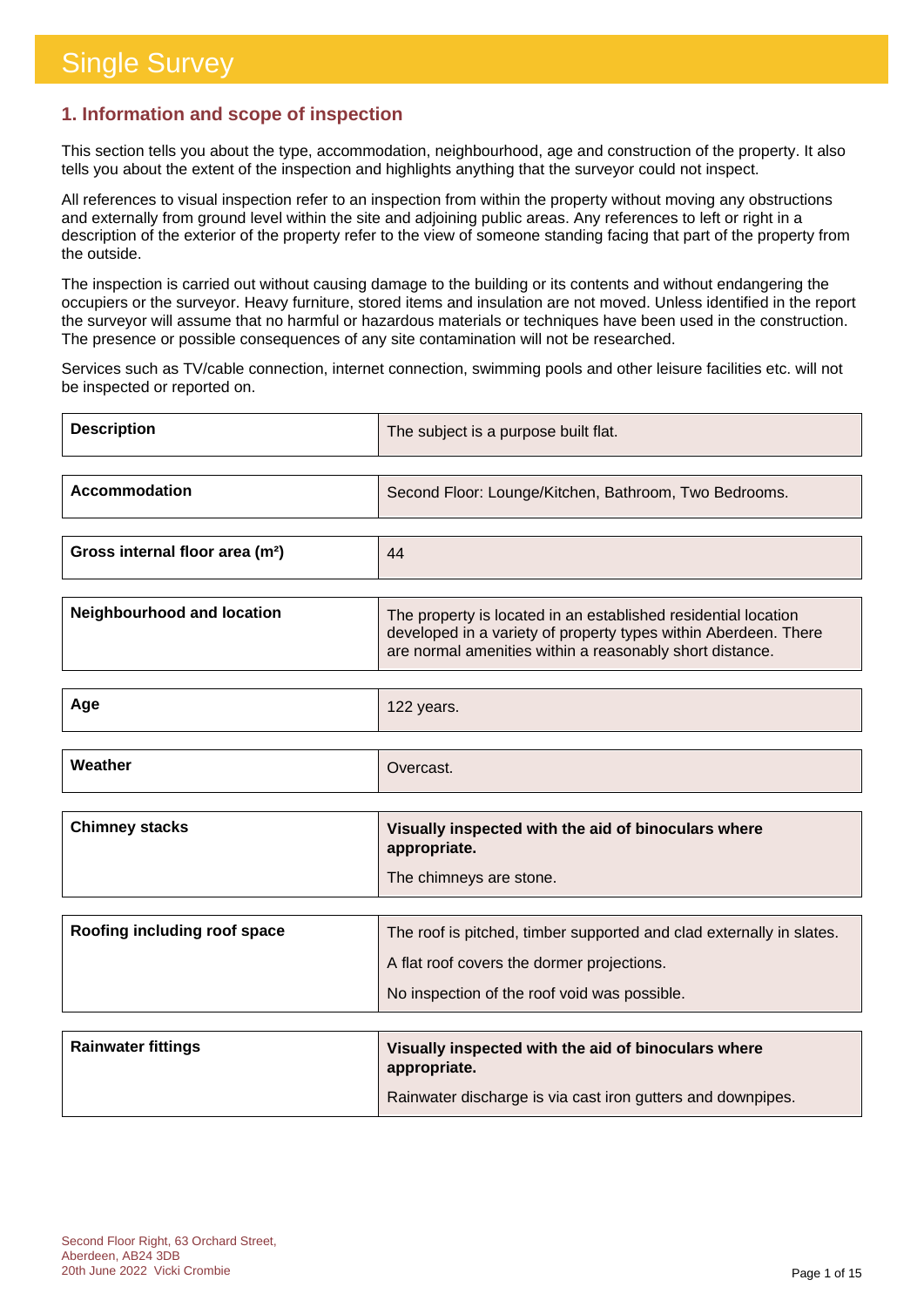| <b>Main walls</b> | Visually inspected with the aid of binoculars where<br>appropriate.                                                                   |
|-------------------|---------------------------------------------------------------------------------------------------------------------------------------|
|                   | Foundations and concealed parts were not exposed or<br>inspected.                                                                     |
|                   | The main walls of the property are of solid stone construction, all<br>timber strapped, lathed and plastered or dry lined internally. |
|                   |                                                                                                                                       |

| Windows, external doors and joinery | Internal and external doors were opened and closed where<br>keys were available. |
|-------------------------------------|----------------------------------------------------------------------------------|
|                                     | Random windows were opened and closed where possible.                            |
|                                     | Doors and windows were not forced open.                                          |
|                                     | uPVC framed double glazed windows. Timber entrance door.                         |

| <b>External decorations</b> | Visually inspected.                              |
|-----------------------------|--------------------------------------------------|
|                             | External surfaces are painted, where applicable. |

| Conservatories / porches | None. |
|--------------------------|-------|
|                          |       |

| <b>Communal areas</b> | <b>Circulation areas visually inspected.</b>                                                                                |
|-----------------------|-----------------------------------------------------------------------------------------------------------------------------|
|                       | There is a shared entrance and staircase giving access to all floors,<br>via a voice controlled security door entry system. |
|                       |                                                                                                                             |

| Garages and permanent outbuildings | <b>Visually inspected.</b>                                                                                                  |
|------------------------------------|-----------------------------------------------------------------------------------------------------------------------------|
|                                    | There is an exclusive store within a shared outbuilding. The<br>outbuilding is of brick construction with an asbestos roof. |

| Outside areas and boundaries | <b>Visually inspected.</b>                              |
|------------------------------|---------------------------------------------------------|
|                              | There are communal grounds to the rear of the building. |

| $\vert$ Ceilings | Visually inspected from floor level.                    |
|------------------|---------------------------------------------------------|
|                  | The ceilings appear to be lath & plaster/ plasterboard. |
|                  |                                                         |

| Internal walls | Visually inspected from floor level.                                                             |
|----------------|--------------------------------------------------------------------------------------------------|
|                | Using a moisture meter, walls were randomly tested for<br>dampness where considered appropriate. |
|                | The internal walls appear to be lined in lath & plaster/ plasterboard.                           |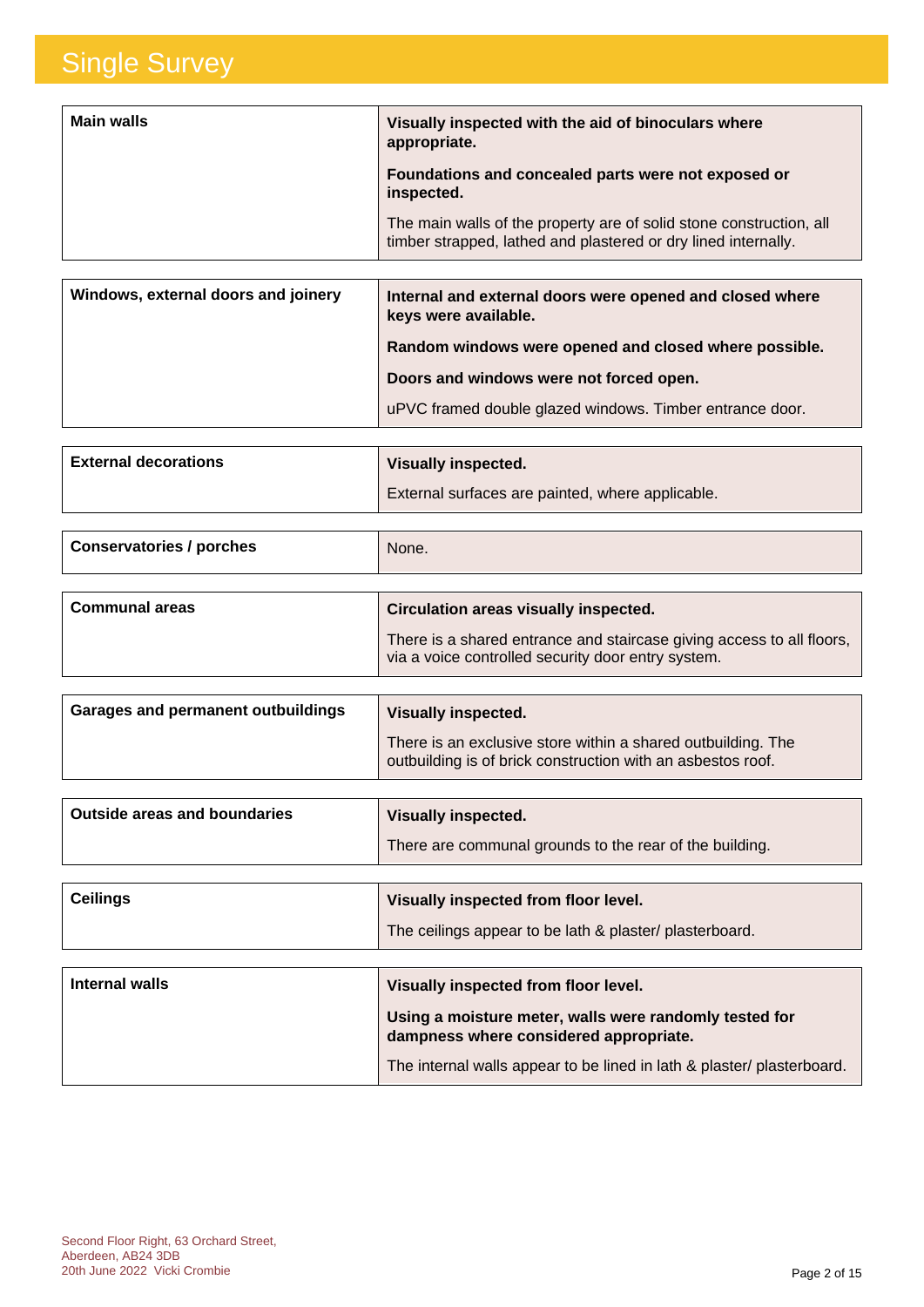| <b>Floors including sub floors</b> | Surfaces of exposed floors were visually inspected. No<br>carpets or floor coverings were lifted.                                                                                                                                                          |
|------------------------------------|------------------------------------------------------------------------------------------------------------------------------------------------------------------------------------------------------------------------------------------------------------|
|                                    | Sub-floor areas were inspected only to the extent visible from<br>a readily accessible and unfixed hatch by way of an inverted<br>"head and shoulders" inspection at the access point.                                                                     |
|                                    | Physical access to the sub floor area may be taken if the<br>Surveyor deems it is safe and reasonable to do so, and<br>subject to a minimum clearance of 1m between the underside<br>of floor joists and the solum as determined from the access<br>hatch. |
|                                    | Flooring throughout the property is of suspended timber design,<br>overlaid in tongue and groove boarding, all of which have fully<br>fitted floor coverings.                                                                                              |
|                                    | No subfloor inspection was possible.                                                                                                                                                                                                                       |

| Internal joinery and kitchen fittings | Built-in cupboards were looked into but no stored items were<br>moved.         |
|---------------------------------------|--------------------------------------------------------------------------------|
|                                       | Kitchen units were visually inspected excluding appliances.                    |
|                                       | Kitchen fittings comprise a range of wall and base units and work<br>surfaces. |
|                                       | The internal doors are timber.                                                 |
|                                       |                                                                                |

| <b>Chimney breasts and fireplaces</b> | Visually inspected.                                                      |
|---------------------------------------|--------------------------------------------------------------------------|
|                                       | No testing of the flues or fittings was carried out.                     |
|                                       | The original breasts appear to have been sealed and we assume<br>vented. |

| Internal decorations | Visually inspected.                                                                                                         |
|----------------------|-----------------------------------------------------------------------------------------------------------------------------|
|                      | Papered and painted walls and ceilings, and painted woodwork.<br>Walls within the bathroom and kitchen are partially tiled. |

| <b>Electricity</b> | Accessible parts of the wiring were visually inspected without<br>removing fittings. No tests whatsoever were carried out to the<br>system or appliances. Visual inspection does not assess any<br>services to make sure they work properly and efficiently and<br>meet modern standards. If any services are turned off, the<br>surveyor will state that in the report and will not turn them on.<br>Electricity is supplied from the mains. The consumer unit is located<br>within the hall. |
|--------------------|------------------------------------------------------------------------------------------------------------------------------------------------------------------------------------------------------------------------------------------------------------------------------------------------------------------------------------------------------------------------------------------------------------------------------------------------------------------------------------------------|
|--------------------|------------------------------------------------------------------------------------------------------------------------------------------------------------------------------------------------------------------------------------------------------------------------------------------------------------------------------------------------------------------------------------------------------------------------------------------------------------------------------------------------|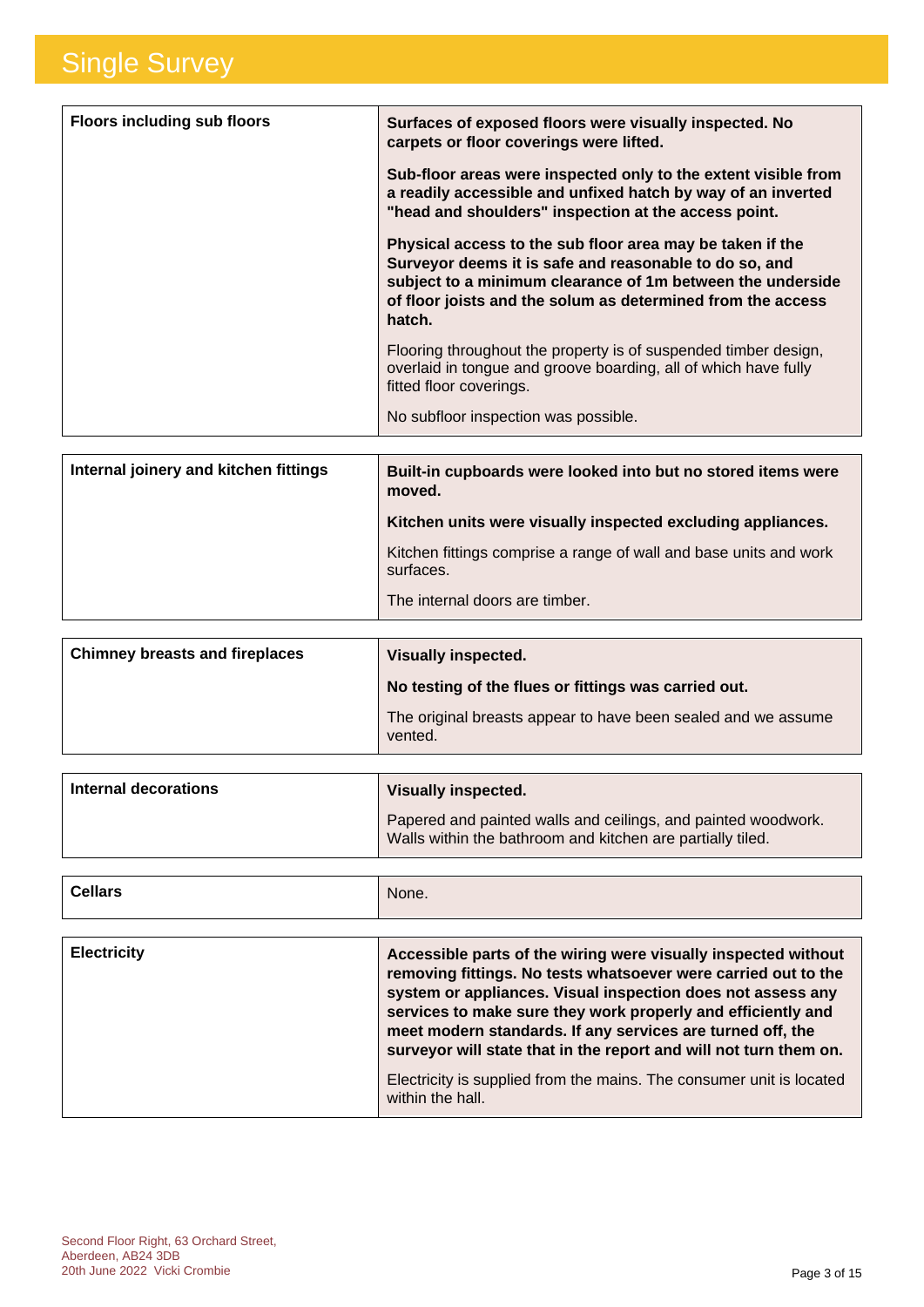| Gas | Accessible parts of the system were visually inspected<br>without removing fittings. No tests whatsoever were carried<br>out to the system or appliances. Visual inspection does not<br>assess any services to make sure they work properly and<br>efficiently and meet modern standards. If any services are<br>turned off, the surveyor will state that in the report and will<br>not turn them on.<br>Gas is supplied from the mains. |
|-----|------------------------------------------------------------------------------------------------------------------------------------------------------------------------------------------------------------------------------------------------------------------------------------------------------------------------------------------------------------------------------------------------------------------------------------------|
|     |                                                                                                                                                                                                                                                                                                                                                                                                                                          |

| Water, plumbing, bathroom fittings | Visual inspection of the accessible pipework, water tanks,<br>cylinders and fittings without removing any insulation. |
|------------------------------------|-----------------------------------------------------------------------------------------------------------------------|
|                                    | No tests whatsoever were carried out to the system or<br>appliances.                                                  |
|                                    | Water is via mains supply.                                                                                            |
|                                    | The bathroom contains a bath with mixer shower overhead, wash<br>hand basin and WC.                                   |

| <b>Heating and hot water</b> | Accessible parts of the system were visually inspected apart<br>from communal systems, which were not inspected.                                                                                                                                        |
|------------------------------|---------------------------------------------------------------------------------------------------------------------------------------------------------------------------------------------------------------------------------------------------------|
|                              | No tests whatsoever were carried out to the system or<br>appliances.                                                                                                                                                                                    |
|                              | The property is centrally heated by means of a gas fired system,<br>comprising a combination boiler. Heating to the rooms is provided<br>by water filled radiators. The system is of a type designed to<br>provide instantaneous hot water upon demand. |

| <b>Drainage</b> | Drainage covers etc were not lifted.             |
|-----------------|--------------------------------------------------|
|                 | Neither drains nor drainage systems were tested. |
|                 | Mains drainage is understood to be connected.    |

| Fire, smoke and burglar alarms | <b>Visually inspected.</b>                                                                                                                                                                                                                                                                                    |
|--------------------------------|---------------------------------------------------------------------------------------------------------------------------------------------------------------------------------------------------------------------------------------------------------------------------------------------------------------|
|                                | No tests whatsoever were carried out to the system or<br>appliances.                                                                                                                                                                                                                                          |
|                                | Scottish government regulations came into effect on 1st February<br>2022 which requires each property to have linked smoke and heat<br>detectors and if gas/carbon burning appliances are present then a<br>carbon monoxide alarm fitted. Purchasers should satisfy<br>themselves with regards to compliance. |
|                                | We have been advised these works have been carried out.                                                                                                                                                                                                                                                       |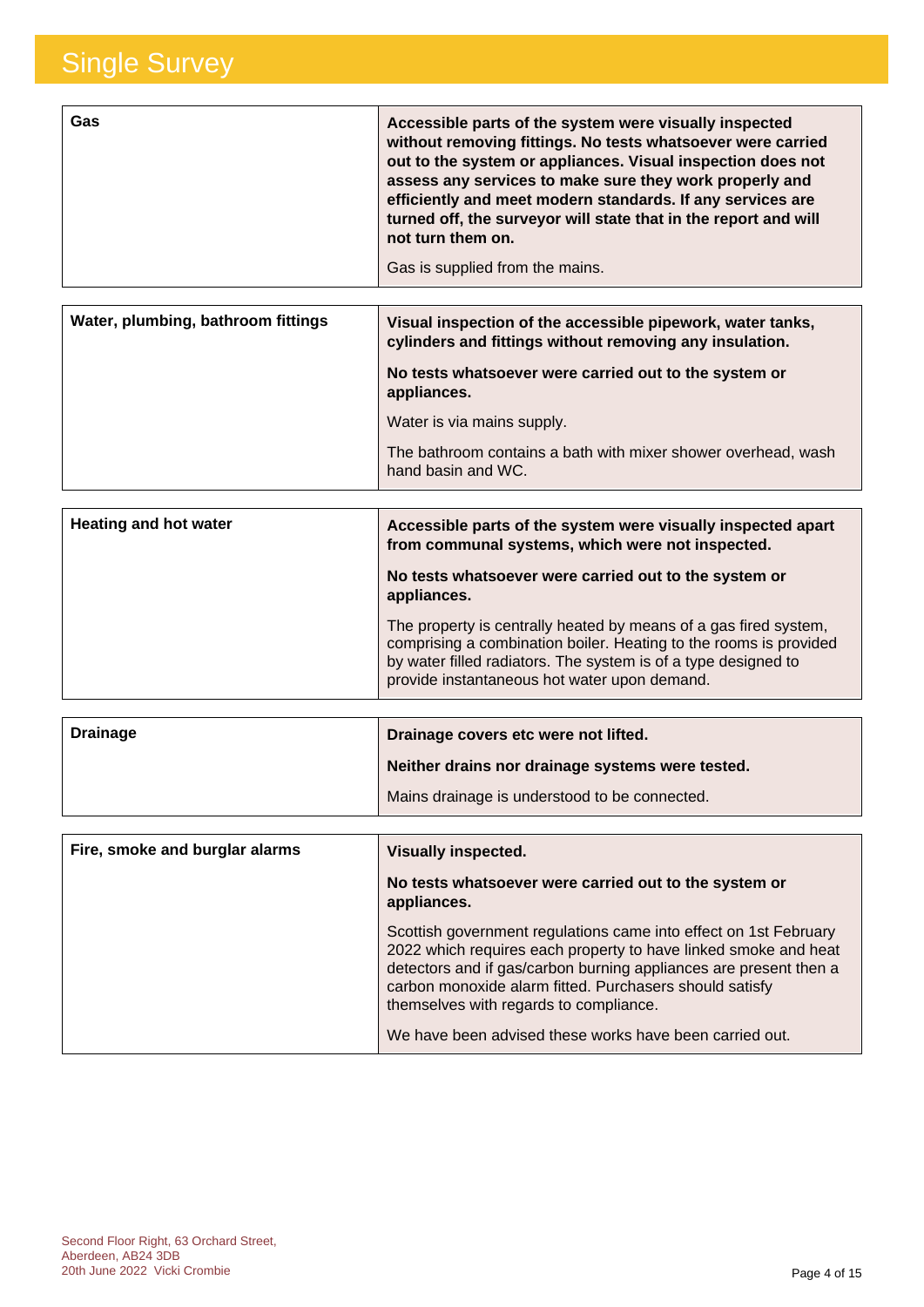| Any additional limits to inspection | At the date of our inspection the property was furnished in places<br>which restricted the inspection.                                                                                                                                                                                                                                                             |
|-------------------------------------|--------------------------------------------------------------------------------------------------------------------------------------------------------------------------------------------------------------------------------------------------------------------------------------------------------------------------------------------------------------------|
|                                     | Fixed and fitted floor coverings were laid at the date of our<br>inspection which restricted the inspection.                                                                                                                                                                                                                                                       |
|                                     | No access was gained to the sub floor.                                                                                                                                                                                                                                                                                                                             |
|                                     | No inspection was possible of the roof void.                                                                                                                                                                                                                                                                                                                       |
|                                     | Not all windows were tested.                                                                                                                                                                                                                                                                                                                                       |
|                                     | An external inspection was carried out from ground level within the<br>boundaries of the property and from adjoining highways.                                                                                                                                                                                                                                     |
|                                     | Areas of the property that were covered, unexposed or inaccessible<br>have not been inspected. It cannot be confirmed that such areas<br>are free from infestation, decay or other defects.                                                                                                                                                                        |
|                                     | It should be appreciated that further defects can arise after the date<br>of our inspection.                                                                                                                                                                                                                                                                       |
|                                     | The report does not include an asbestos inspection. However<br>asbestos was widely used in the building industry until around<br>2000, when it became a banned substance. If the possibility of<br>asbestos based products has been reported within the limitations<br>of the inspection and you have concerns you should engage a<br>qualified asbestos surveyor. |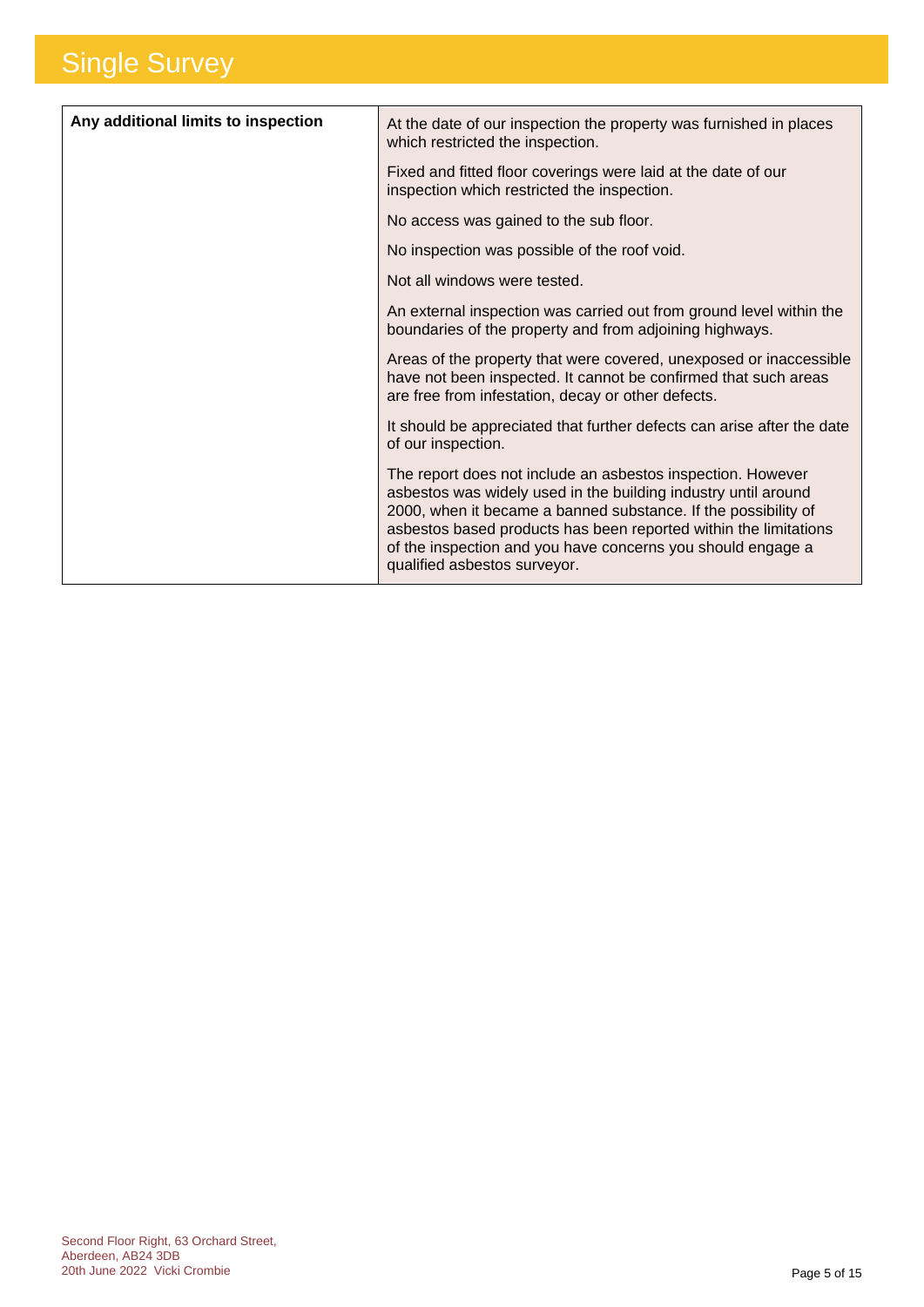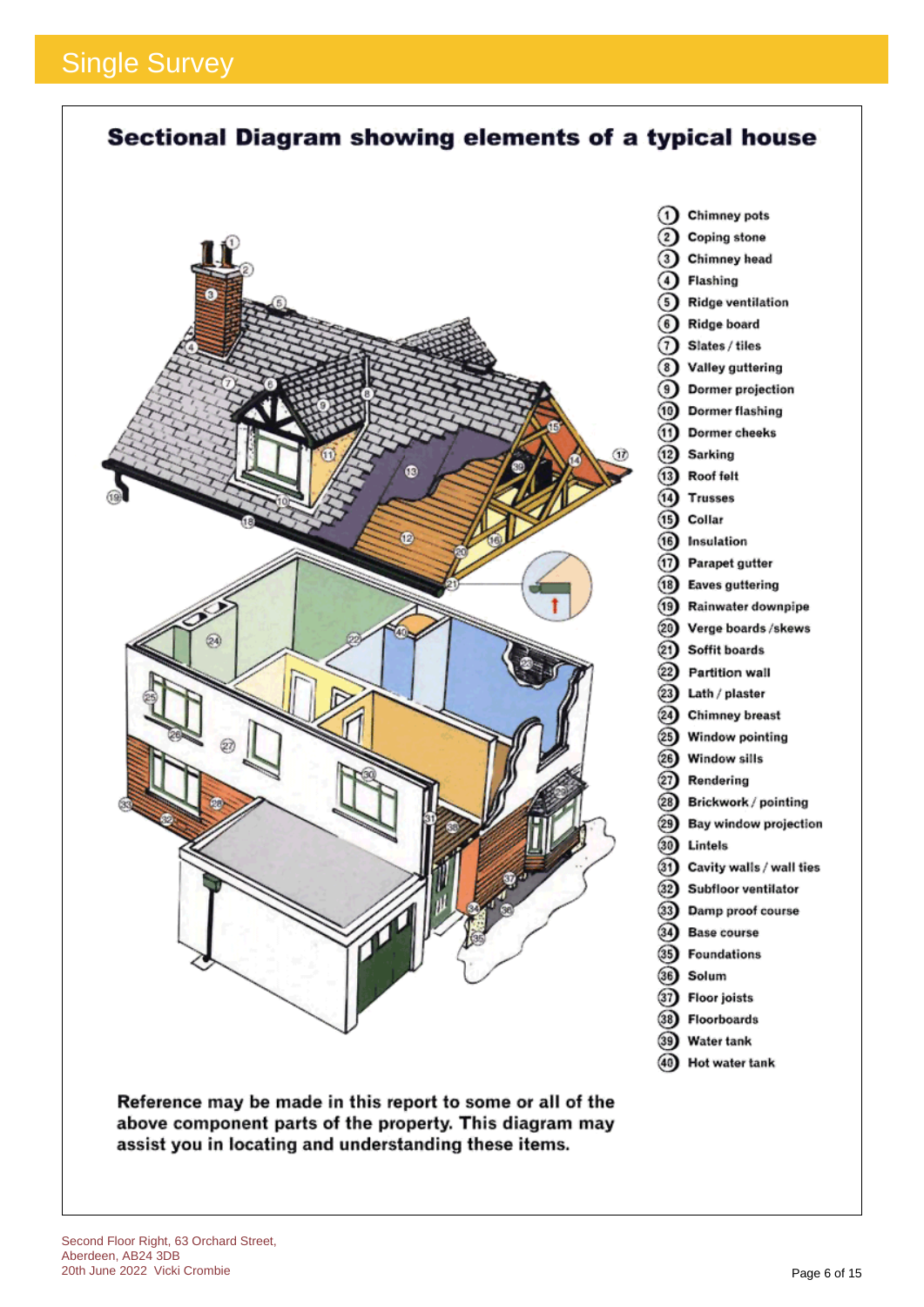### **2. Condition**

This section identifies problems and tells you about the urgency of any repairs by using one of the following three categories:

| <b>Category 3</b>                                                                                                                                                                                                       | <b>Category 2</b>                                                                         | <b>Category 1</b>                           |
|-------------------------------------------------------------------------------------------------------------------------------------------------------------------------------------------------------------------------|-------------------------------------------------------------------------------------------|---------------------------------------------|
| Urgent repairs or replacement are<br>needed now. Failure to deal with<br>them may cause problems to other<br>parts of the property or cause a<br>safety hazard. Estimates for repairs<br>or replacement are needed now. | Repairs or replacement requiring<br>future attention, but estimates are<br>still advised. | No immediate action or repair is<br>needed. |

| <b>Structural movement</b> |                                                                                                                                                                                                                                                   |
|----------------------------|---------------------------------------------------------------------------------------------------------------------------------------------------------------------------------------------------------------------------------------------------|
| <b>Repair category</b>     |                                                                                                                                                                                                                                                   |
| <b>Notes</b>               | On the date of inspection, this movement appeared to be of a longstanding nature<br>with no obvious evidence of recent or continuing deterioration, although on the<br>basis of a single inspection, no assurances can be given as to the future. |

| Dampness, rot and infestation |                                                                                                                          |
|-------------------------------|--------------------------------------------------------------------------------------------------------------------------|
| <b>Repair category</b>        |                                                                                                                          |
| <b>Notes</b>                  | No obvious significant dampness, timber decay or infestation noted, within the<br>limitations imposed on the inspection. |

| <b>Chimney stacks</b>  |                                                                                                     |
|------------------------|-----------------------------------------------------------------------------------------------------|
| <b>Repair category</b> | 2                                                                                                   |
| <b>Notes</b>           | Open jointing was noted to the chimneyheads, which provides an entrance point<br>for water ingress. |

| Roofing including roof space |                                                                                                                                                                                                                                                                                                                                                                                                                                                                                                                                                                                                                                                                                                                                                                                              |
|------------------------------|----------------------------------------------------------------------------------------------------------------------------------------------------------------------------------------------------------------------------------------------------------------------------------------------------------------------------------------------------------------------------------------------------------------------------------------------------------------------------------------------------------------------------------------------------------------------------------------------------------------------------------------------------------------------------------------------------------------------------------------------------------------------------------------------|
| <b>Repair category</b>       | 2                                                                                                                                                                                                                                                                                                                                                                                                                                                                                                                                                                                                                                                                                                                                                                                            |
| <b>Notes</b>                 | The property is covered with its original slated roof, nearing the end of its<br>performance life, and a number of slates were noted to be loose, missing and/or<br>broken. In the absence of complete stripping and re-covering, this roof structure<br>will be an increasingly frequent source of maintenance expenditure.<br>Vegetation appears to be growing on the rear pitch of the roof.<br>No inspection of the flat roof covering was possible. However, mineral felt has a<br>limited life expectancy and has been known to fail after a short period of time,<br>and life expectancy cannot, therefore, be guaranteed. In the absence of a capital<br>outlay on stripping and relaying, this roof covering will be an increasingly frequent<br>source of maintenance expenditure. |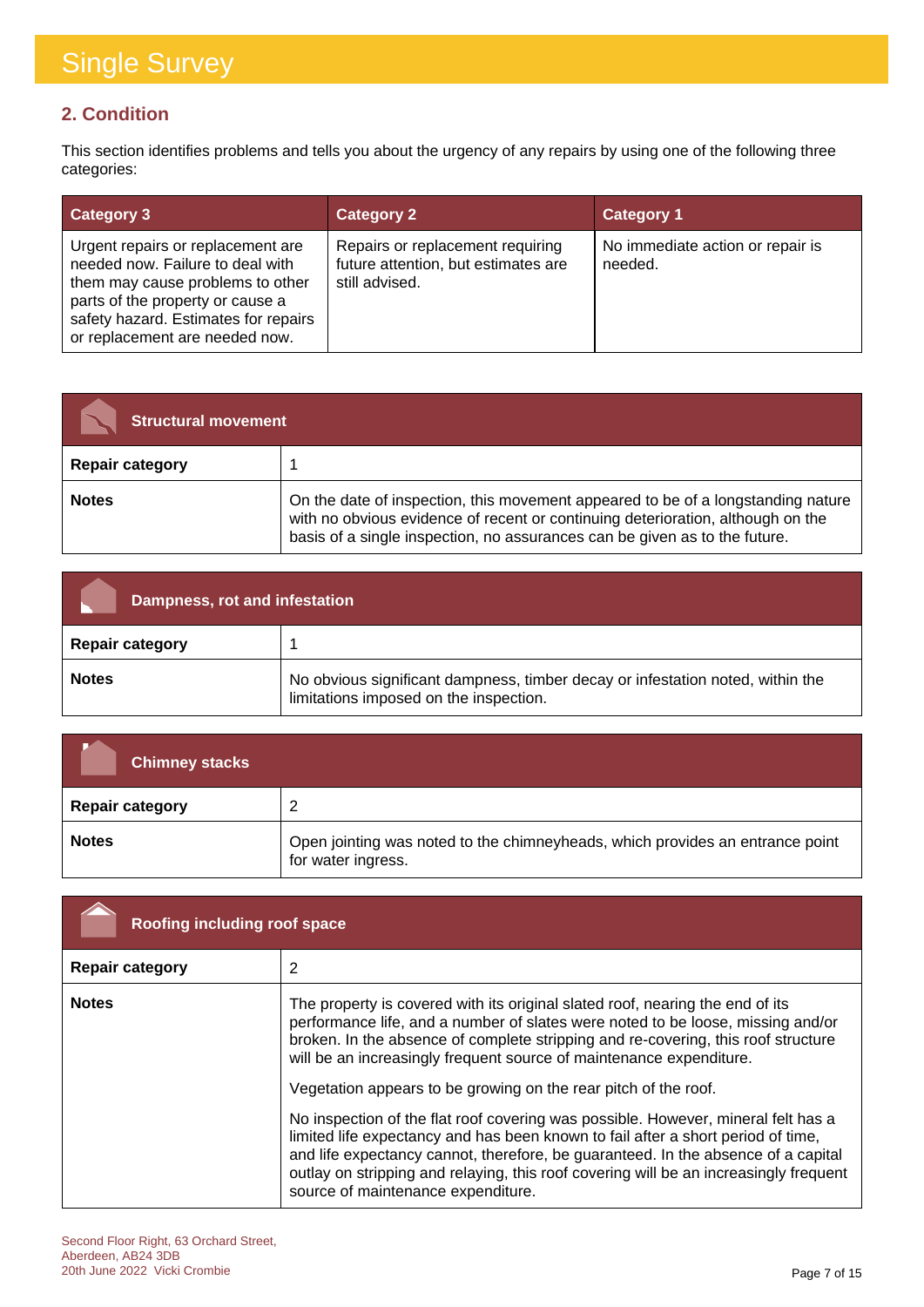| <b>Rainwater fittings</b> |                                                                                                      |
|---------------------------|------------------------------------------------------------------------------------------------------|
| <b>Repair category</b>    | ົ                                                                                                    |
| <b>Notes</b>              | The rainwater goods are corroded in places and the front elevation downpipe is<br>missing a section. |

| <b>Main walls</b>      |                                                                                                       |
|------------------------|-------------------------------------------------------------------------------------------------------|
| <b>Repair category</b> |                                                                                                       |
| <b>Notes</b>           | The stonework generally appeared in fair condition commensurate with the age<br>and type of property. |

| Windows, external doors and joinery |                                                            |
|-------------------------------------|------------------------------------------------------------|
| <b>Repair category</b>              | ົ                                                          |
| <b>Notes</b>                        | The lower section of the lounge window appears inoperable. |

| <b>External decorations</b><br>$\alpha$ |                                                           |
|-----------------------------------------|-----------------------------------------------------------|
| <b>Repair category</b>                  | ົ                                                         |
| <b>Notes</b>                            | There are flaking paint finishes to external decorations. |

| 画<br><b>Conservatories/porches</b> |                 |
|------------------------------------|-----------------|
| <b>Repair category</b>             | -               |
| <b>Notes</b>                       | Not applicable. |

| <b>Communal areas</b>  |                                                                   |
|------------------------|-------------------------------------------------------------------|
| <b>Repair category</b> |                                                                   |
| <b>Notes</b>           | Wear and tear is apparent to decorations within the common close. |
|                        | The communal hall windows are dated and will require replacement. |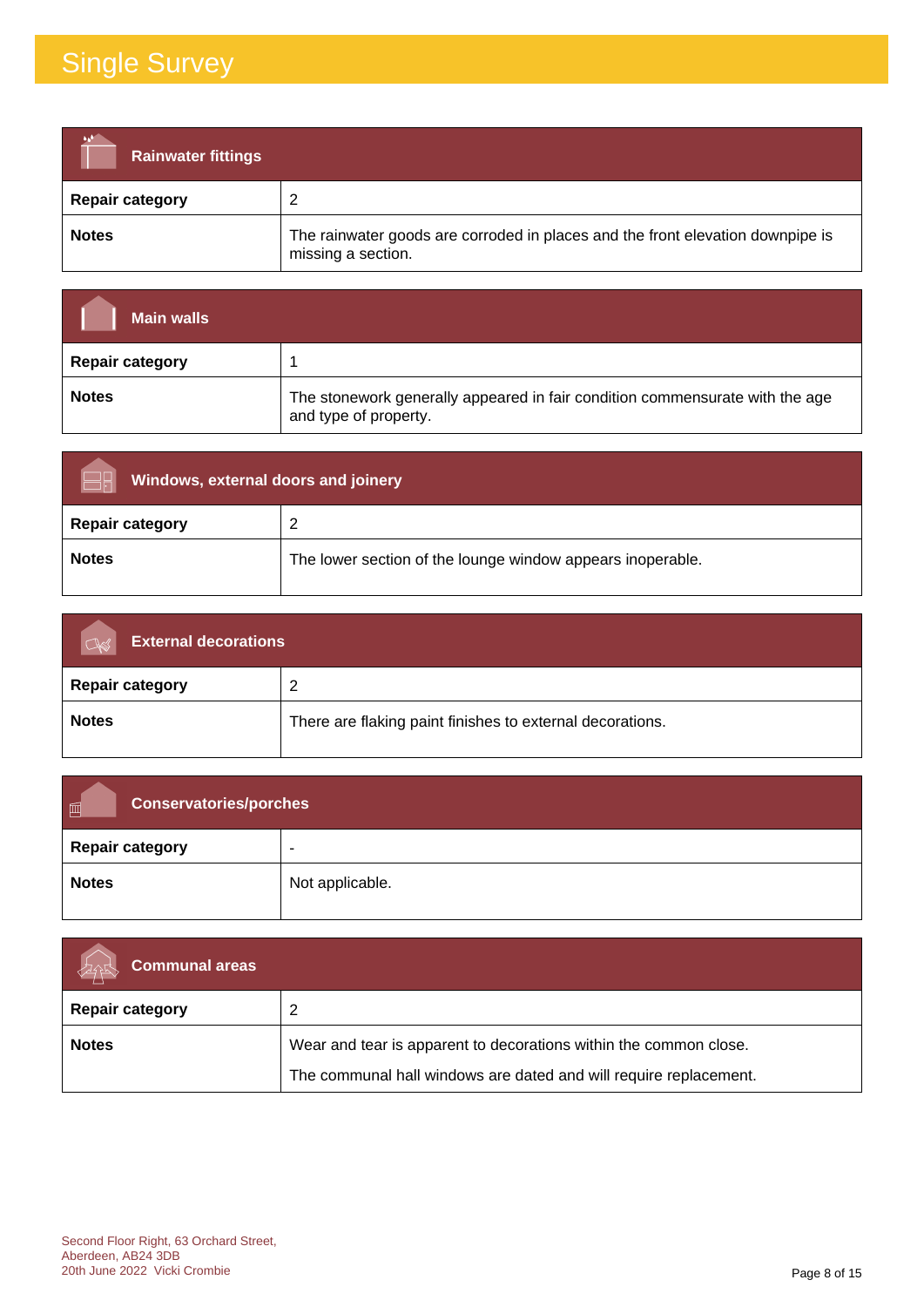| <b>Garages and permanent outbuildings</b> |                                                                                                                                                                                                                                                                 |
|-------------------------------------------|-----------------------------------------------------------------------------------------------------------------------------------------------------------------------------------------------------------------------------------------------------------------|
| <b>Repair category</b>                    |                                                                                                                                                                                                                                                                 |
| <b>Notes</b>                              | The asbestos cement roof sheeting must be considered to be near the end of its<br>performance life. Replacement costs can be high. A number of defects were<br>noted to the outbuilding in the form of cracking, defective rainwater goods and<br>aged timbers. |

| <b>Outside areas and boundaries</b> |                                                           |
|-------------------------------------|-----------------------------------------------------------|
| <b>Repair category</b>              |                                                           |
| <b>Notes</b>                        | Outside areas and boundaries appear adequate for purpose. |
|                                     | The boundary walls require some maintenance.              |
|                                     | Boundaries should be confirmed prior to purchase.         |

| <b>Ceilings</b>        |                                                                      |
|------------------------|----------------------------------------------------------------------|
| <b>Repair category</b> |                                                                      |
| <b>Notes</b>           | Some minor staining and hairline cracking was noted to the ceilings. |

| Internal walls         |                                                                  |
|------------------------|------------------------------------------------------------------|
| <b>Repair category</b> |                                                                  |
| <b>Notes</b>           | No obvious significant defects were noted to the internal walls. |

| <b>Floors including sub-floors</b> |                                                                                                                           |
|------------------------------------|---------------------------------------------------------------------------------------------------------------------------|
| <b>Repair category</b>             |                                                                                                                           |
| <b>Notes</b>                       | No obvious significant defects were noted to flooring, within the limitations<br>imposed by fully fitted floor coverings. |

| Internal joinery and kitchen fittings<br>man |                                                                                    |  |
|----------------------------------------------|------------------------------------------------------------------------------------|--|
| <b>Repair category</b>                       |                                                                                    |  |
| <b>Notes</b>                                 | No obvious significant defects were noted to internal joinery or kitchen fittings. |  |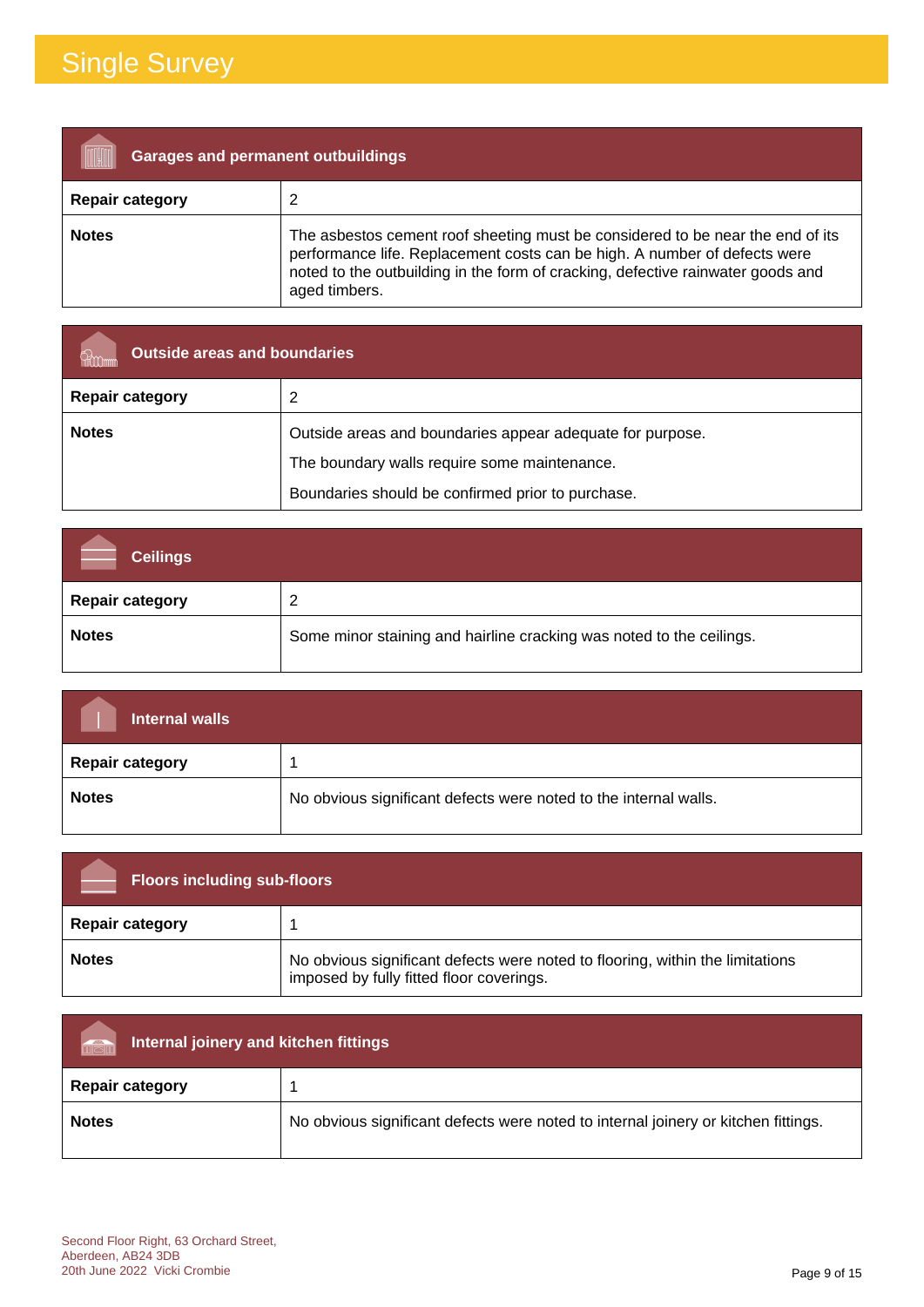| <b>Chimney breasts and fireplaces</b><br>$\overline{\blacksquare}$ |                                                                                 |  |
|--------------------------------------------------------------------|---------------------------------------------------------------------------------|--|
| <b>Repair category</b>                                             |                                                                                 |  |
| <b>Notes</b>                                                       | No obvious significant defects were noted to the chimney breasts or fireplaces. |  |

| <b>Internal decorations</b><br>$\overline{\smash{\sim}}$ |                                                                       |
|----------------------------------------------------------|-----------------------------------------------------------------------|
| <b>Repair category</b>                                   |                                                                       |
| <b>Notes</b>                                             | No obvious significant defects were noted to the internal decoration. |

| <b>Cellars</b><br>$\overline{\mathbb{N}}$ . |                          |
|---------------------------------------------|--------------------------|
| Repair category                             | $\overline{\phantom{0}}$ |
| <b>Notes</b>                                | Not applicable.          |

| <b>Electricity</b>     |                                                                                                                                                                                                                                                                                                                                                                                                                                                                                                       |
|------------------------|-------------------------------------------------------------------------------------------------------------------------------------------------------------------------------------------------------------------------------------------------------------------------------------------------------------------------------------------------------------------------------------------------------------------------------------------------------------------------------------------------------|
| <b>Repair category</b> |                                                                                                                                                                                                                                                                                                                                                                                                                                                                                                       |
| <b>Notes</b>           | It is likely that only the most recently rewired properties will have electrical<br>installations that fully comply with current regulations. The installation in this<br>property appears to have been tested and test certificates should be checked.<br>It is recommended good practice that all electrical installations should be checked<br>periodically, approximately every ten years or when a property changes hands.<br>This should be regarded as a routine safety and maintenance check. |

| Gas                    |                                                                                                                                                       |
|------------------------|-------------------------------------------------------------------------------------------------------------------------------------------------------|
| <b>Repair category</b> |                                                                                                                                                       |
| <b>Notes</b>           | No obvious significant defects noted. All gas appliances should be tested and<br>thereafter regularly maintained by a Gas Safe registered contractor. |

| Water, plumbing and bathroom fittings |                                                                                                                                                                                                                                                                                                   |
|---------------------------------------|---------------------------------------------------------------------------------------------------------------------------------------------------------------------------------------------------------------------------------------------------------------------------------------------------|
| <b>Repair category</b>                |                                                                                                                                                                                                                                                                                                   |
| <b>Notes</b>                          | The seal around the bath appears defective, and may have led to damp<br>penetration to concealed areas beneath. It will be fully appreciated that areas not<br>inspected cannot be guaranteed to be free from defect, and that where<br>dampness is present, there is an attendant risk of decay. |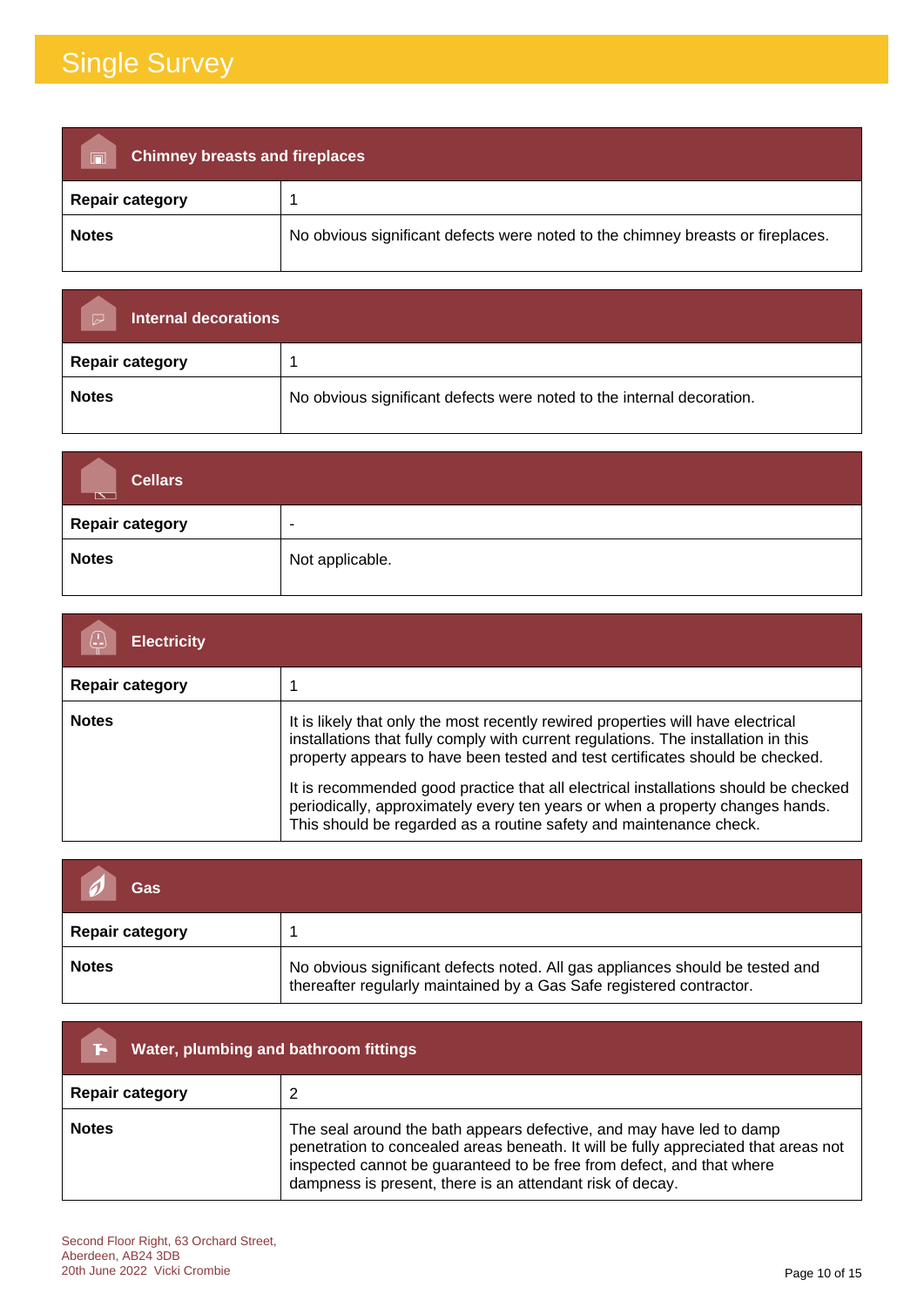| <b>TIMIN</b><br><b>Heating and hot water</b> |                                                                                                                              |
|----------------------------------------------|------------------------------------------------------------------------------------------------------------------------------|
| <b>Repair category</b>                       |                                                                                                                              |
| <b>Notes</b>                                 | No obvious significant defects were noted to the heating system or hot water<br>system, although these have not been tested. |

| <b>Drainage</b>        |                                                                                                                |
|------------------------|----------------------------------------------------------------------------------------------------------------|
| <b>Repair category</b> |                                                                                                                |
| <b>Notes</b>           | No obvious significant defects were noted to the drainage system, within the<br>limitations of the inspection. |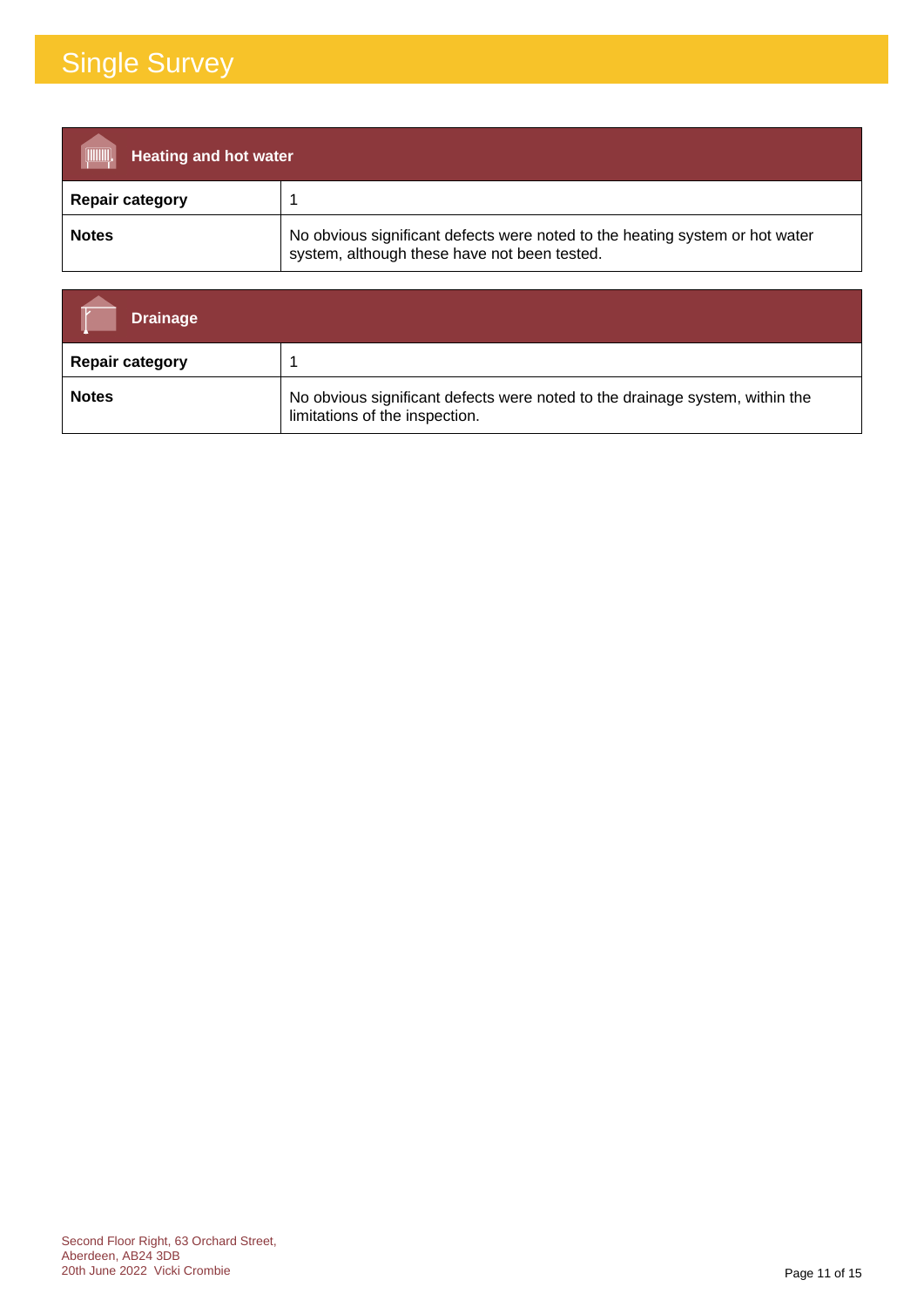Set out below is a summary of the condition of the property which is provided for reference only. You should refer to the previous comments for detailed information.

| Structural movement                   | 1              |
|---------------------------------------|----------------|
| Dampness, rot and infestation         | 1              |
| Chimney stacks                        | 2              |
| Roofing including roof space          | $\overline{2}$ |
| Rainwater fittings                    | $\overline{2}$ |
| Main walls                            | 1              |
| Windows, external doors and joinery   | 2              |
| <b>External decorations</b>           | $\overline{2}$ |
| Conservatories/porches                |                |
| Communal areas                        | 2              |
| Garages and permanent outbuildings    | $\overline{2}$ |
| Outside areas and boundaries          | 2              |
| Ceilings                              | 2              |
| Internal walls                        | 1              |
| Floors including sub-floors           | 1              |
| Internal joinery and kitchen fittings | 1              |
| Chimney breasts and fireplaces        | 1              |
| Internal decorations                  | 1              |
| Cellars                               |                |
| Electricity                           | 1              |
| Gas                                   | 1              |
| Water, plumbing and bathroom fittings | $\overline{2}$ |
| Heating and hot water                 | 1              |
| Drainage                              | 1              |

#### **Category 3**

Urgent repairs or replacement are needed now. Failure to deal with them may cause problems to other parts of the property or cause a safety hazard. Estimates for repairs or replacement are needed now.

#### **Category 2**

Repairs or replacement requiring future attention, but estimates are still advised.

### **Category 1**

No immediate action or repair is needed.

#### **Remember**

The cost of repairs may influence the amount someone is prepared to pay for the property. We recommend that relevant estimates and reports are obtained in your own name.

#### **Warning**

If left unattended, even for a relatively short period, Category 2 repairs can rapidly develop into more serious Category 3 repairs. The existence of Category 2 or Category 3 repairs may have an adverse effect on marketability, value and the sale price ultimately achieved for the property. This is particularly true during slow market conditions where the effect can be considerable.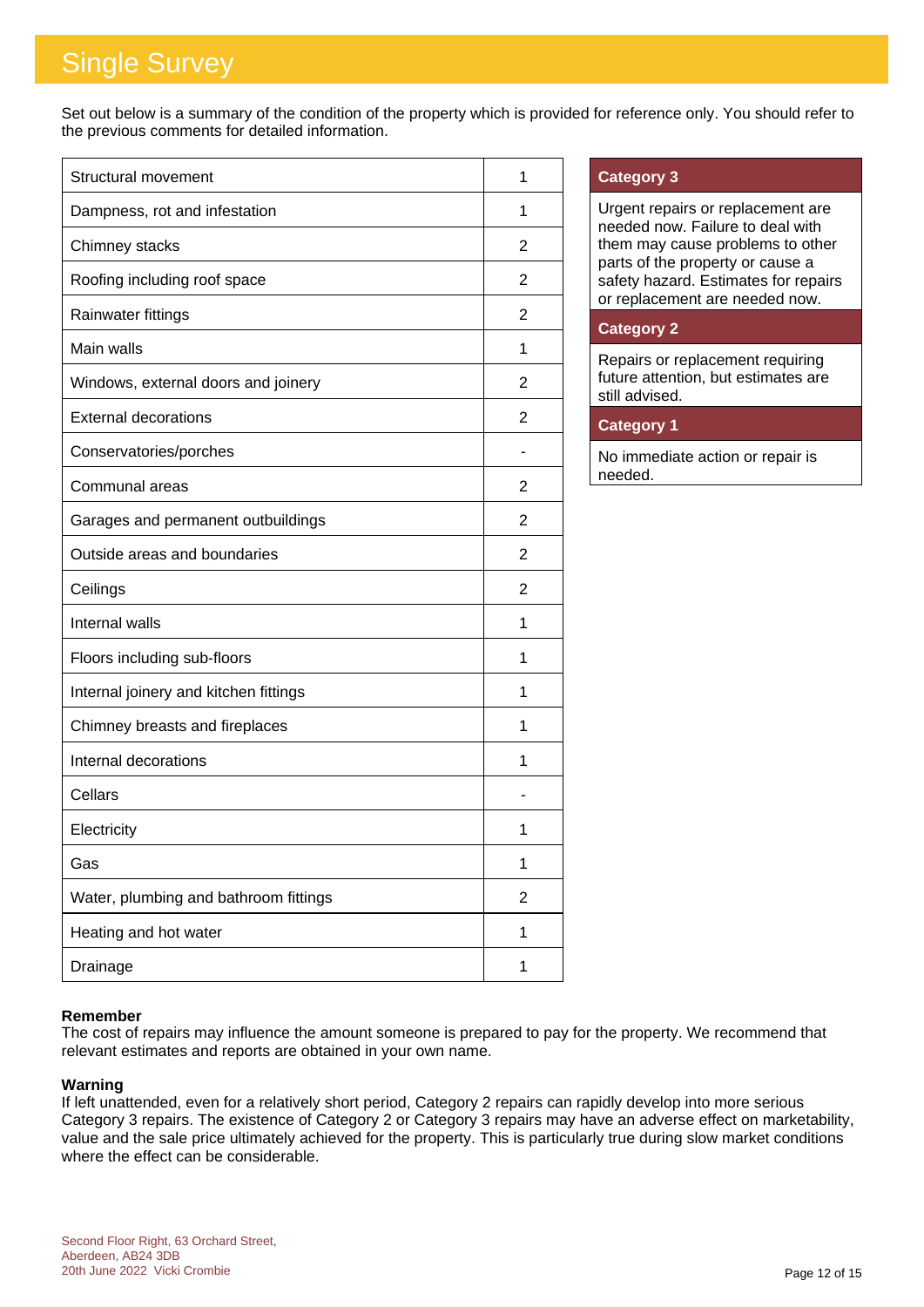### **3. Accessibility information**

#### **Guidance notes on accessibility information**

*Three steps or fewer to a main entrance door of the property:*

In flatted developments the 'main entrance' would be the flat's own entrance door, not the external door to the communal stair. The 'three steps or fewer' are counted from external ground level to the flat's entrance door. Where a lift is present, the count is based on the number of steps climbed when using the lift.

#### *Unrestricted parking within 25 metres:*

For this purpose, 'Unrestricted parking' includes parking available by means of a parking permit. Restricted parking includes parking that is subject to parking restrictions, as indicated by the presence of solid yellow, red or white lines at the edge of the road or by a parking control sign, parking meters or other coin-operated machines.

| 1. Which floor(s) is the living accommodation on?                                      | Second floor             |
|----------------------------------------------------------------------------------------|--------------------------|
| 2. Are there three steps or fewer to a main entrance door of the property?             | $N_0$ $X$<br>Yes         |
| 3. Is there a lift to the main entrance door of the property?                          | $No \mid X$<br>Yes       |
| 4. Are all door openings greater than 750mm?                                           | $N_0$ $X$<br>Yes         |
| 5. Is there a toilet on the same level as the living room and kitchen?                 | Yes $\mathsf{X}$<br>No l |
| 6. Is there a toilet on the same level as a bedroom?                                   | Yes X<br>No.             |
| 7. Are all rooms on the same level with no internal steps or stairs?                   | Yes $\mathsf{X}$<br>No   |
| 8. Is there unrestricted parking within 25 metres of an entrance door to the building? | Yes $\mathsf{X}$<br>No.  |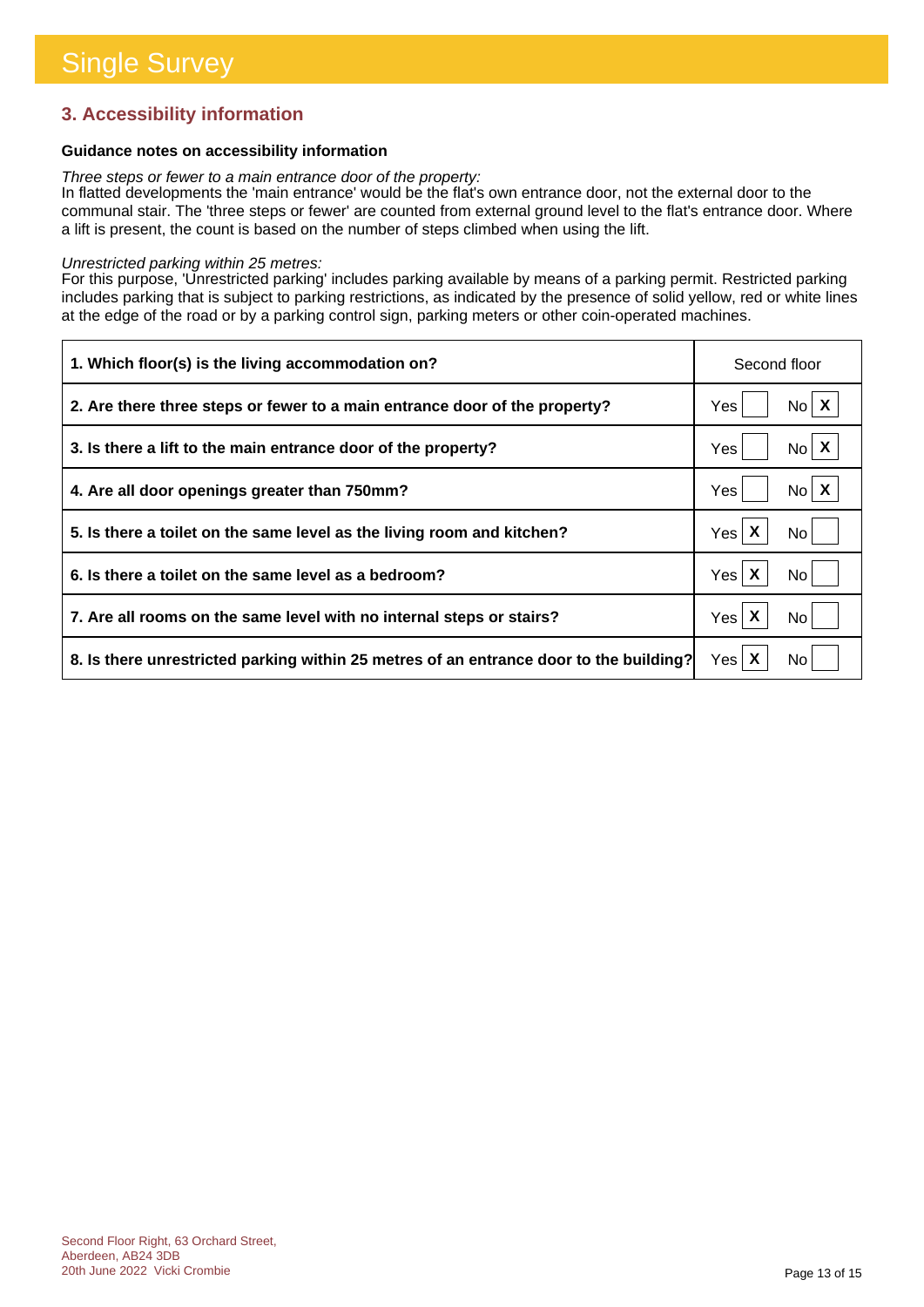### **4. Valuation and conveyancer issues**

This section highlights information that should be checked with a solicitor or licensed conveyancer. It also gives an opinion of market value and an estimated reinstatement cost for insurance purposes.

#### **Matters for a solicitor or licensed conveyancer**

The outright ownership details have not been checked by the surveyor, It is assumed that there are no unusually onerous provisions in the title documents.

In line with our normal practice, it is specifically assumed that the property and its value are unaffected by any matters which would or should be revealed to a competent Completing Solicitor by a local search and replies to the usual enquiries, or by any statutory notice and planning proposal.

Where defects or repairs have been identified within this report it is recommended that, prior to entering into any legally binding sale or purchases contracts, further specialists advice and estimates should be obtained, to establish the implications, if any, on a potential offer to purchase or the sale price likely to be achieved for the property.

The subjects form part of a block of flats and it has been assumed that maintenance / repair costs of the common parts of the building will be shared on an equitable basis with adjoining proprietors.

The management and service charge details have not been inspected and it is assumed it does not contain onerous provisions which would adversely affect valuation. We assume there is a mutual repairing and maintenance liability with the other owners in the block for all structural and roof repairs.

#### **Estimated reinstatement cost for insurance purposes**

£160,000 (One hundred and sixty thousand pounds).

Building costs are currently increasing significantly above inflation due to material and labour shortages. It is recommended that you update this figure regularly to ensure that you have adequate cover or alternatively seek specialist advice from your insurer.

#### **Valuation and market comments**

In its present condition the opinion of valuation for the Outright Ownership interest with vacant possession on 20/06/2022 is £85,000 (Eighty Five Thousand pounds sterling).

| Signed | Security Print Code [493931 = 6383]O |
|--------|--------------------------------------|
|        | <b>Electronically signed</b>         |

| <b>Report author</b> | Ewan Maclachlan |
|----------------------|-----------------|
|                      |                 |

| Company name | Harvey Donaldson & Gibson |
|--------------|---------------------------|
|              |                           |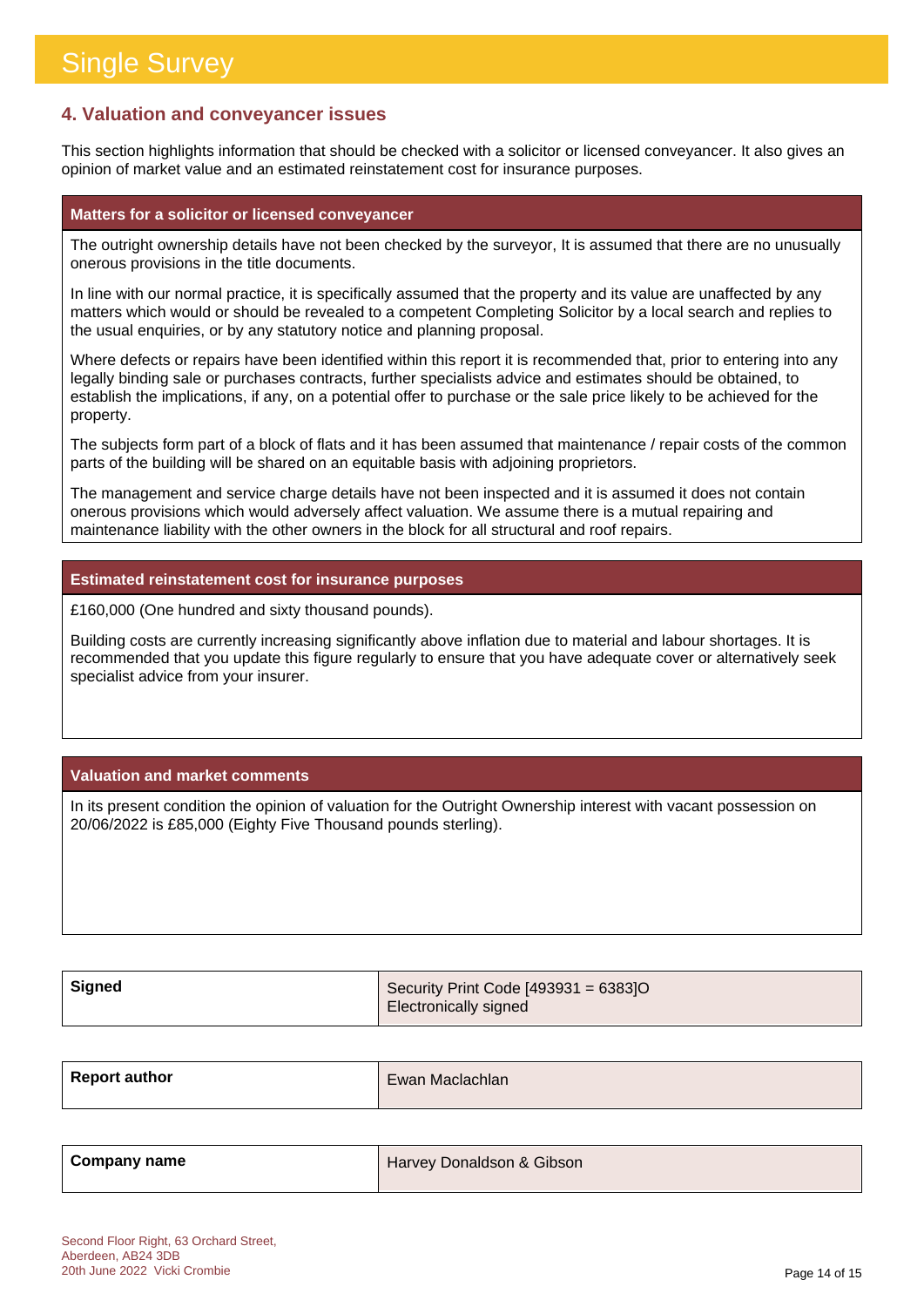| <b>Address</b> | Rubislaw Den House, 23 Rubislaw, Den North, Aberdeen, AB15<br>4AL |
|----------------|-------------------------------------------------------------------|
|                |                                                                   |

| Date of report | 20th June 2022 |
|----------------|----------------|
|                |                |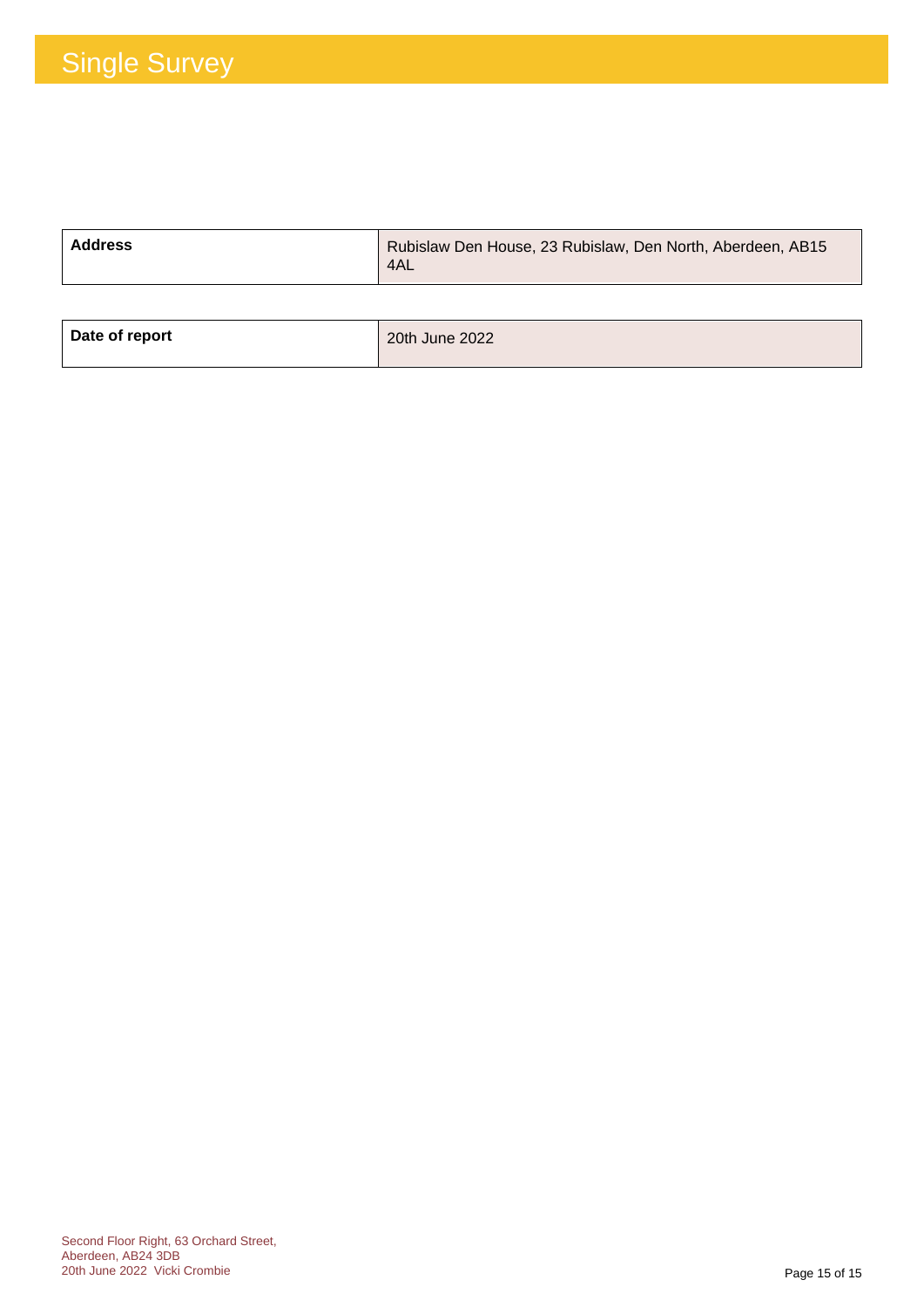

|                                                                                                                         |                                          |                                                      | Parent to HomeReportScotland.scot                                                    |                        |                                                                                             |
|-------------------------------------------------------------------------------------------------------------------------|------------------------------------------|------------------------------------------------------|--------------------------------------------------------------------------------------|------------------------|---------------------------------------------------------------------------------------------|
| <b>Property Address</b>                                                                                                 |                                          |                                                      |                                                                                      |                        |                                                                                             |
| Address<br>Seller's Name<br>Date of Inspection                                                                          | Mr S Ford<br>20th June 2022              |                                                      | Second Floor Right, 63 Orchard Street, Aberdeen, AB24 3DB                            |                        |                                                                                             |
| <b>Property Details</b>                                                                                                 |                                          |                                                      |                                                                                      |                        |                                                                                             |
| <b>Property Type</b>                                                                                                    | House<br>Purpose built flat              | Bungalow<br>Converted flat                           | Purpose built maisonette<br>Х<br>Tenement flat                                       |                        | Converted maisonette<br>Flat over non-residential use<br>Other (specify in General Remarks) |
| <b>Property Style</b>                                                                                                   | Detached<br>Back to back                 | Semi detached<br>High rise block                     | Mid terrace<br>ΧI<br>Low rise block                                                  | End terrace            | Other (specify in General Remarks)                                                          |
| Does the surveyor believe that the property was built for the public sector,<br>e.g. local authority, military, police? |                                          |                                                      |                                                                                      | Yes                    | $ X $ No                                                                                    |
| Flats/Maisonettes only                                                                                                  | Floor(s) on which located                | 2                                                    | No. of floors in block                                                               | Lift provided?         | X No<br>Yes                                                                                 |
| Approximate Year of Construction [                                                                                      | 1900                                     |                                                      | No. of units in block                                                                | 8                      |                                                                                             |
| <b>Tenure</b>                                                                                                           |                                          |                                                      |                                                                                      |                        |                                                                                             |
| X Absolute Ownership                                                                                                    | Leasehold                                | Ground rent £                                        | Unexpired years                                                                      |                        |                                                                                             |
| <b>Accommodation</b>                                                                                                    |                                          |                                                      |                                                                                      |                        |                                                                                             |
| Number of Rooms                                                                                                         | Living room(s)<br>1<br>Bathroom(s)<br>-1 | $\overline{2}$<br>Bedroom(s)<br>$\mathbf 0$<br>WC(s) | $\mathbf{1}$<br>Kitchen(s)<br>$\boldsymbol{0}$<br>Other (Specify in General remarks) |                        |                                                                                             |
| Gross Floor Area (excluding garages and outbuildings)                                                                   |                                          |                                                      | 44<br>$m2$ (Internal)                                                                | 53<br>$m^2$ (External) |                                                                                             |
| Residential Element (greater than 40%) $ \overline{x} $ Yes                                                             |                                          | No                                                   |                                                                                      |                        |                                                                                             |
| <b>Garage / Parking / Outbuildings</b>                                                                                  |                                          |                                                      |                                                                                      |                        |                                                                                             |
| Single garage<br>Available on site?                                                                                     | Double garage<br>No<br>Yes               |                                                      | Parking space                                                                        |                        | $\overline{X}$ No garage / garage space / parking space                                     |
| Permanent outbuildings:                                                                                                 |                                          |                                                      |                                                                                      |                        |                                                                                             |
| No permanent outbuildings.                                                                                              |                                          |                                                      |                                                                                      |                        |                                                                                             |
|                                                                                                                         |                                          |                                                      |                                                                                      |                        |                                                                                             |
|                                                                                                                         |                                          |                                                      |                                                                                      |                        |                                                                                             |
|                                                                                                                         |                                          |                                                      |                                                                                      |                        |                                                                                             |
|                                                                                                                         |                                          |                                                      |                                                                                      |                        |                                                                                             |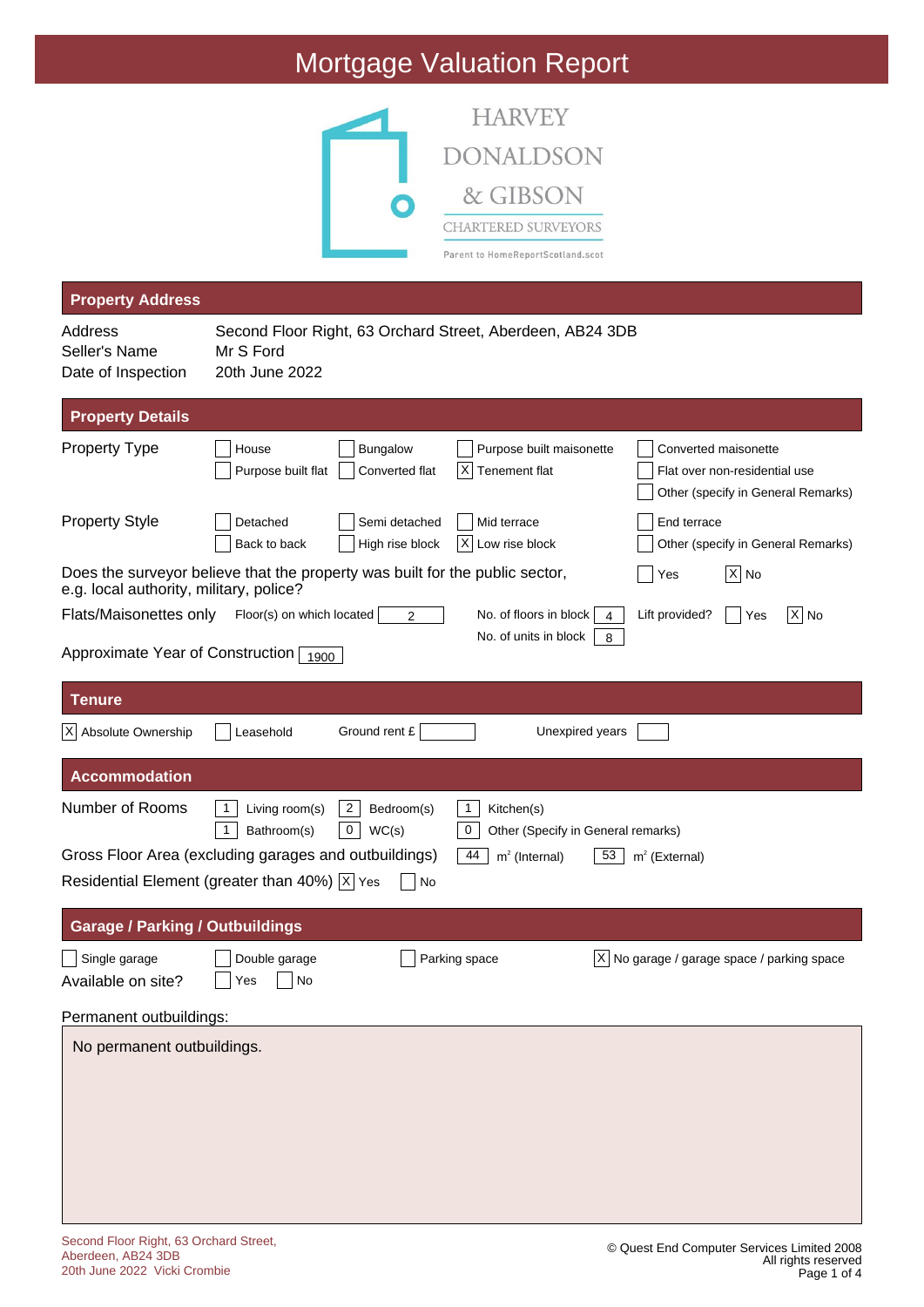| <b>Construction</b>                                                                                                                                   |                        |                                |                                          |                                            |                      |                                    |                                    |
|-------------------------------------------------------------------------------------------------------------------------------------------------------|------------------------|--------------------------------|------------------------------------------|--------------------------------------------|----------------------|------------------------------------|------------------------------------|
| Walls                                                                                                                                                 | <b>Brick</b>           | X <br>Stone                    | Concrete                                 | Timber frame                               |                      | Other (specify in General Remarks) |                                    |
| Roof                                                                                                                                                  | Tile                   | $ \mathsf{X} $<br>Slate        | Asphalt                                  | Felt                                       |                      | Other (specify in General Remarks) |                                    |
| <b>Special Risks</b>                                                                                                                                  |                        |                                |                                          |                                            |                      |                                    |                                    |
| Has the property suffered structural movement?                                                                                                        |                        |                                |                                          |                                            |                      | X <br>Yes                          | No                                 |
| If Yes, is this recent or progressive?                                                                                                                |                        |                                |                                          |                                            |                      | Yes                                | $ X $ No                           |
| Is there evidence, history, or reason to anticipate subsidence, heave, landslip or flood in the<br>immediate vicinity?                                |                        |                                |                                          |                                            |                      | Yes                                | $ X $ No                           |
| If Yes to any of the above, provide details in General Remarks.                                                                                       |                        |                                |                                          |                                            |                      |                                    |                                    |
| <b>Service Connection</b>                                                                                                                             |                        |                                |                                          |                                            |                      |                                    |                                    |
| Based on visual inspection only. If any services appear to be non-mains, please comment on the type and location<br>of the supply in General Remarks. |                        |                                |                                          |                                            |                      |                                    |                                    |
| Drainage                                                                                                                                              | $ X $ Mains            | Private                        | None                                     | Water                                      | X   Mains            | Private                            | None                               |
| Electricity                                                                                                                                           | $ X $ Mains            | Private                        | None                                     | Gas                                        | $ \mathsf{X} $ Mains | Private                            | None                               |
| <b>Central Heating</b>                                                                                                                                | $ \overline{X} $ Yes   | Partial                        | None                                     |                                            |                      |                                    |                                    |
| Brief description of Central Heating:                                                                                                                 |                        |                                |                                          |                                            |                      |                                    |                                    |
| Heating fuel: Gas<br>Heating type: Radiators                                                                                                          |                        |                                |                                          |                                            |                      |                                    |                                    |
| <b>Site</b>                                                                                                                                           |                        |                                |                                          |                                            |                      |                                    |                                    |
| Apparent legal issues to be verified by the conveyancer. Please provide a brief description in General Remarks.                                       |                        |                                |                                          |                                            |                      |                                    |                                    |
| Rights of way                                                                                                                                         | Shared drives / access |                                |                                          | Garage or other amenities on separate site |                      | Shared service connections         |                                    |
| Ill-defined boundaries                                                                                                                                |                        |                                | Agricultural land included with property |                                            |                      |                                    | Other (specify in General Remarks) |
| <b>Location</b>                                                                                                                                       |                        |                                |                                          |                                            |                      |                                    |                                    |
| Residential suburb                                                                                                                                    | ΧI                     | Residential within town / city |                                          | Mixed residential / commercial             |                      | Mainly commercial                  |                                    |
| Commuter village                                                                                                                                      |                        | Remote village                 |                                          | Isolated rural property                    |                      |                                    | Other (specify in General Remarks) |
| <b>Planning Issues</b>                                                                                                                                |                        |                                |                                          |                                            |                      |                                    |                                    |
| Has the property been extended / converted / altered?                                                                                                 |                        |                                |                                          | $\overline{X}$ No<br>Yes                   |                      |                                    |                                    |
| If Yes provide details in General Remarks.                                                                                                            |                        |                                |                                          |                                            |                      |                                    |                                    |
| <b>Roads</b>                                                                                                                                          |                        |                                |                                          |                                            |                      |                                    |                                    |
| $X$ Made up road                                                                                                                                      | Unmade road            |                                | Partly completed new road                | Pedestrian access only                     |                      | Adopted                            | Unadopted                          |
|                                                                                                                                                       |                        |                                |                                          |                                            |                      |                                    |                                    |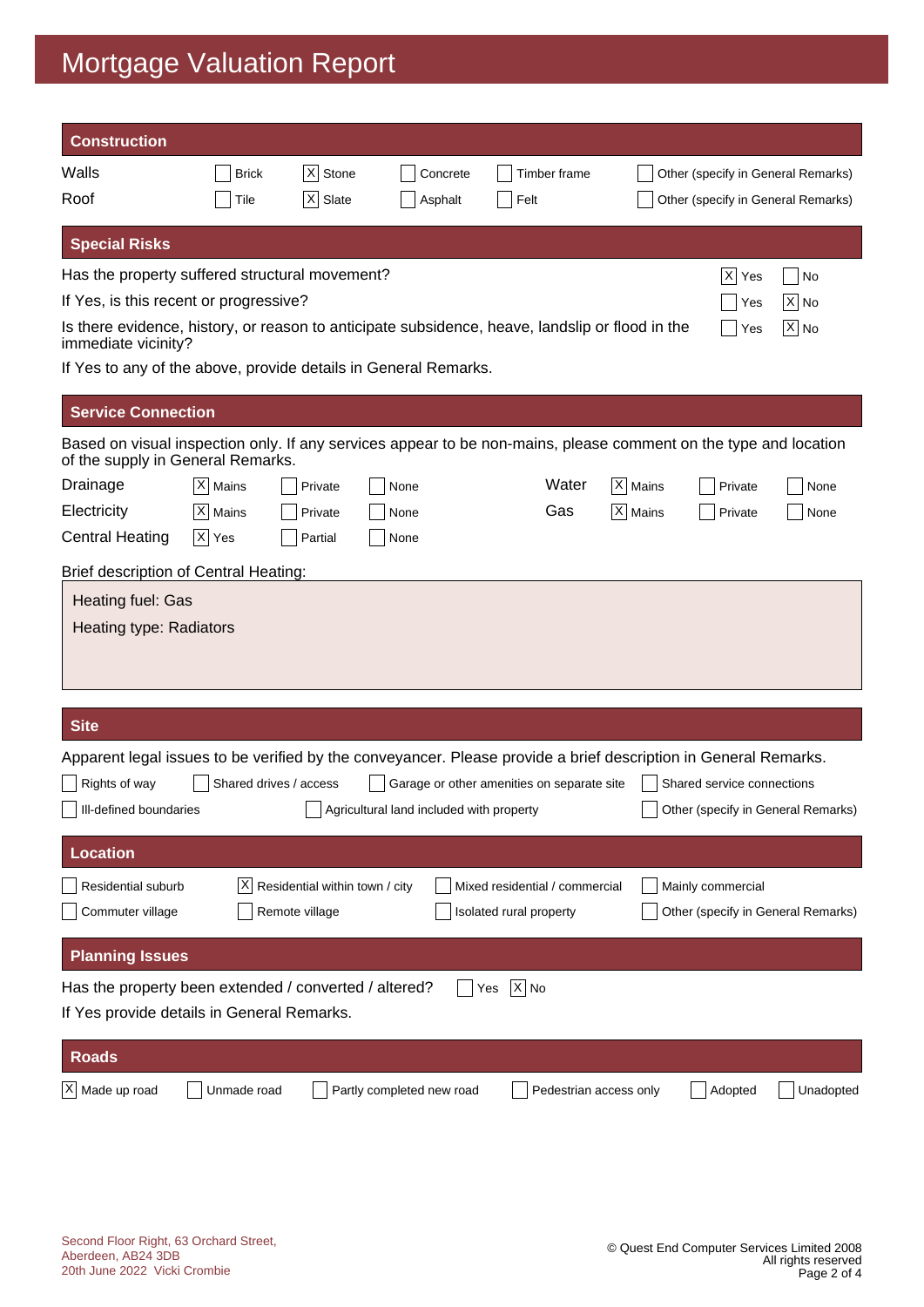#### **General Remarks**

The property is situated in an established residential area amongst properties of similar age and type of construction, within close proximity to all local amenities. The general condition of the property appears consistent with its age and type of construction.

There is evidence of longstanding structural movement to the property.

#### **Essential Repairs**

| Estimated cost of essential repairs £ | Retention recommended? [<br>Yes | $\overline{X}$ No | Amount £ |  |
|---------------------------------------|---------------------------------|-------------------|----------|--|